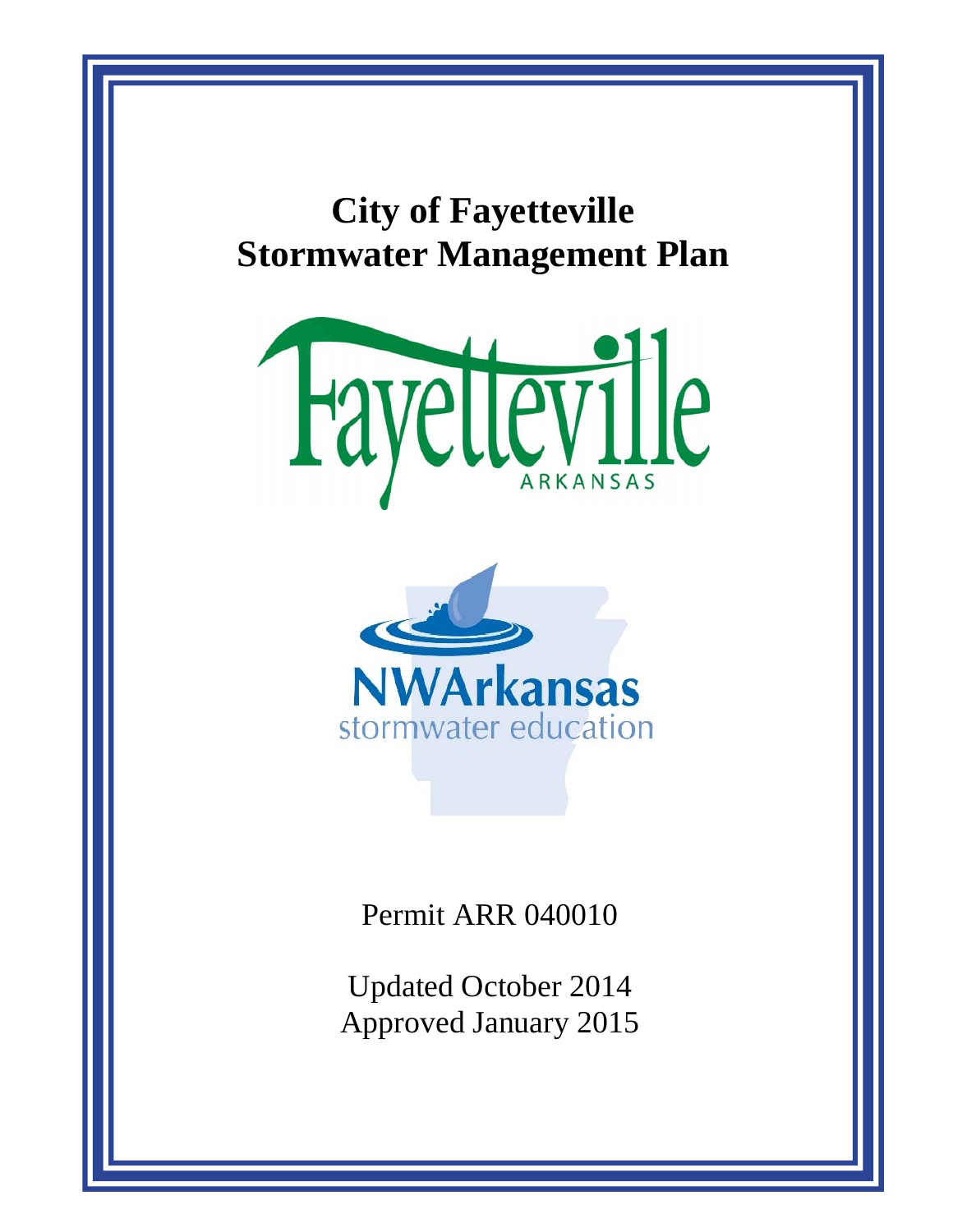# **TABLE OF CONTENTS**

| $\bullet$                                                                         |  |
|-----------------------------------------------------------------------------------|--|
| ٠                                                                                 |  |
| $\bullet$                                                                         |  |
| Educate citizens and businesses to understand the need to protect water quality 6 |  |
| Provide means for citizens to dispose of hazardous materials, recycled materials  |  |
|                                                                                   |  |
|                                                                                   |  |
| $\bullet$                                                                         |  |
| $\bullet$                                                                         |  |
| $\bullet$                                                                         |  |
| $\bullet$                                                                         |  |
| Post-Construction Stormwater Management for New Development and<br>$\bullet$      |  |
|                                                                                   |  |
|                                                                                   |  |
|                                                                                   |  |
| $\bullet$                                                                         |  |
| $\bullet$                                                                         |  |
|                                                                                   |  |
|                                                                                   |  |
|                                                                                   |  |
|                                                                                   |  |
|                                                                                   |  |
|                                                                                   |  |
|                                                                                   |  |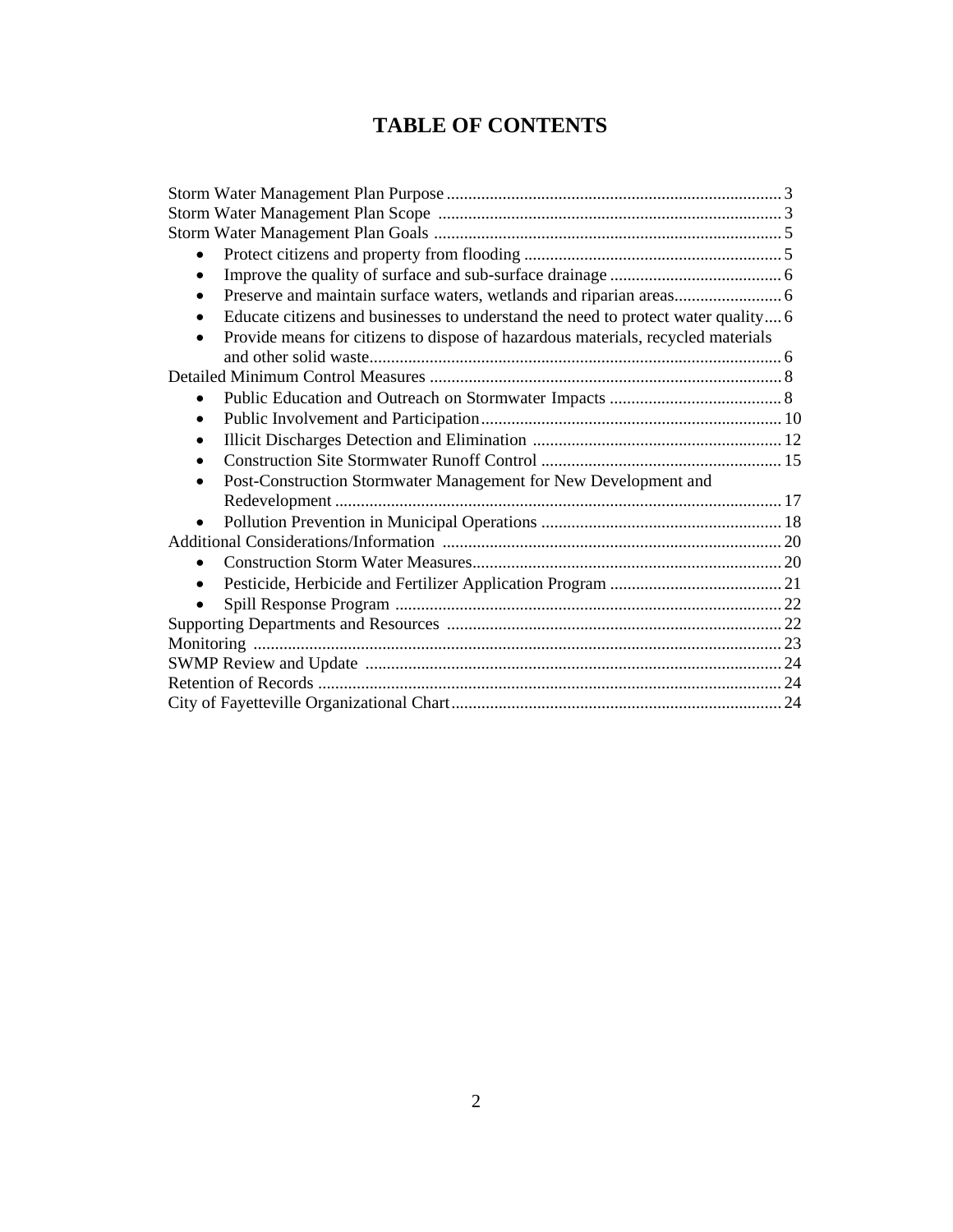# *STORMWATER MANAGEMENT PLAN (SWMP)*

## **Permit Number ARR040010**

### **June 4, 2014 – July 31, 2019**

# **A. Purpose**

Each Municipal Separate Storm Sewer System (MS4) permittee is required to develop and update of a comprehensive SWMP including pollution prevention measures, treatment of removal techniques, use of legal authority, and other appropriate means to control the quality of storm water discharge from the MS4. Controls and activities in the SWMP shall identify areas of permittee responsibility on a jurisdiction, applicability, or specific area basis. The SWMP shall cover the term of the permit and shall be updated as necessary, or as required by the City Engineer, to ensure compliance with the statutory requirement of Section  $402(p)(3)(B)$  of the Clean Water Act. Implementation of the revised and updated SWMP may be achieved through participation with other permittees, public agencies or private entities in corporative efforts.

The Fayetteville Stormwater Management Plan (SWMP) has been developed to provide policy and management guidance for activities affecting stormwater throughout the City. It is intended to aid in the compliance efforts of the municipality with the Clean Water Act, as well as other state and federal guidelines, and provide a means for helping to preserve the quality of the surrounding streams and water bodies. With ever increasing population, this effort becomes even more imperative as the natural surroundings contribute greatly to the quality of life for the approximately 73,580 residents. These natural surroundings provide many recreational and educational opportunities as well as provide vital services for the citizens of Fayetteville and the region.

Fayetteville is home to many streams and water bodies and is near the upstream end of two main watersheds, the Beaver Lake Watershed and the Illinois River Watershed. The unique nature of the surrounding landscape has led to many opportunities for the City to improve on regulations that directly impact water quality. These efforts have included the adoption of a low impact development ordinance in 2010, a streamside protection ordinance in 2011 and a new drainage criteria manual in 2014. The approaches to development spelled out in these documents provide natural pollutant removal which promotes water quality throughout Fayetteville and the surrounding region as well as providing for stormwater system capacity management and flood prevention.

# **B. Scope**

The SWMP addresses stormwater quality management policies and practices that are, and/or will be implemented in the City. These areas of focus in the Stormwater Plan include the six minimum control measures emphasized in the MS4 NPDES Permit which are generalized below, however, additional detailed information can be found later in this plan.

## 1. **Public education and Outreach**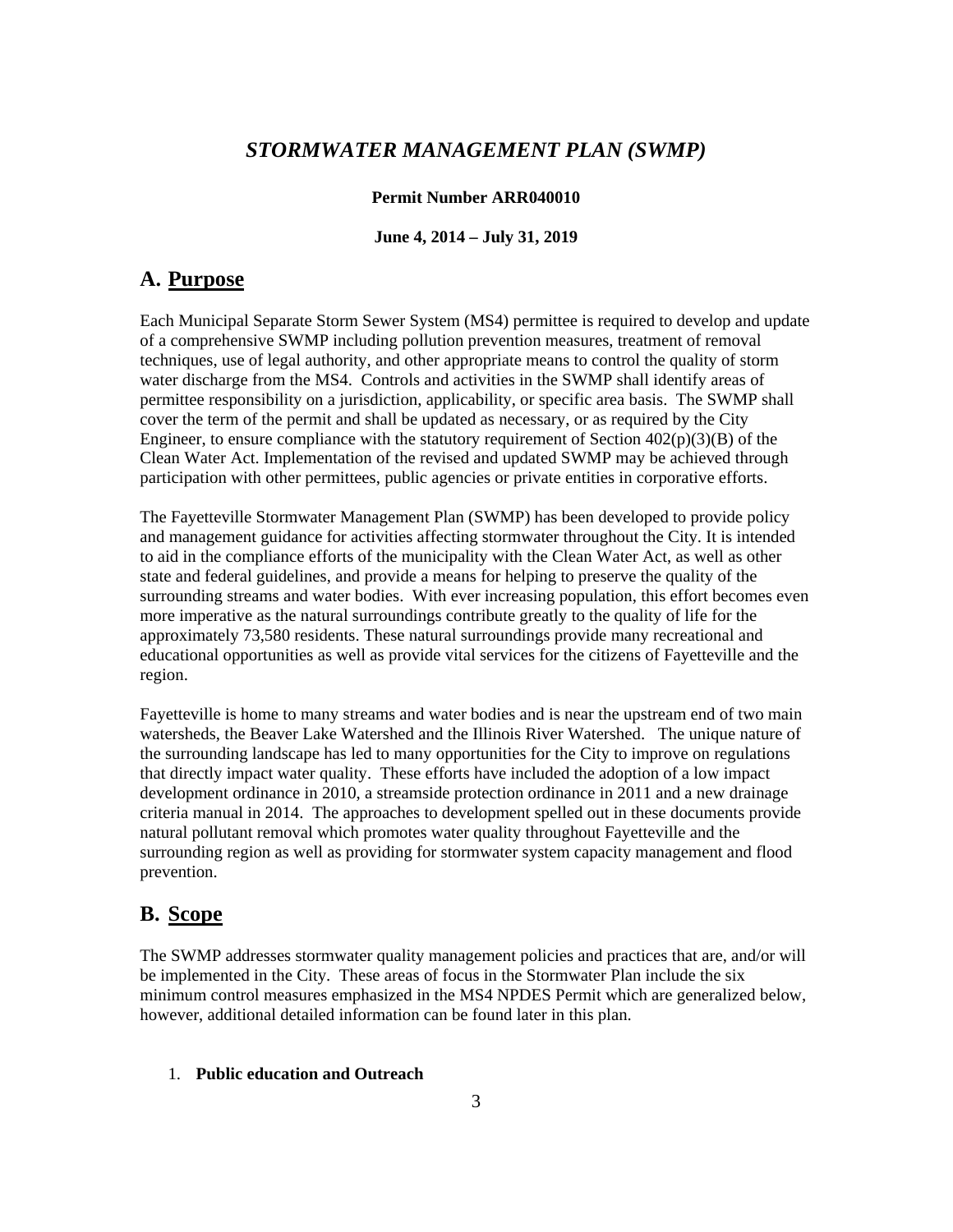The Federal NPDES Stormwater Program places significant emphasis on public education as part of the long-term solution to stormwater pollution. As such, education is a required element of the SWMP and should be geared toward broad community stewardship of water resources. The long-term success of the City's efforts will hinge on increased awareness and stewardship throughout the community. A portion of the SWMP will focus on formal, organized educational and outreach efforts that are targeted broadly throughout the metropolitan area. Many of these efforts are most effectively approached on a Northwest Arkansas MS4 basis, through cooperative efforts with the University of Arkansas Extension Service.

#### **2. Public Involvement and Participation**

Continuing with the emphasis on education to bolster the program, the permit requires the MS4 to involve the public in both the development and implementation of the program. To that extent, as more individuals become education on the requirements for stormwater, they can help tremendously with items such as illicit discharge reporting.

- **3. Pollution incidents and unlawful (illicit) discharges to the City's stormwater drainage system.** These discharges can be systematic (recurring) or episodic (occasional or one-time) discharges, and include pollutant runoff from parking lots, discharges from industrial outfalls, accidental spills, vehicular accident discharges, poor construction site management, and a variety of ways people dump pollutants into street gutters or catch basins.
- **4. Construction site stormwater runoff control to reduce the quantity of stormwater and pollution entering the drainage system.** Similar to illicit discharges, events that cause flooding, system surcharges, or ongoing pollutant loading can occur downstream from the city limits, and originate from a variety of causes. These include inadequacies in the type and design of infrastructure, inadequate maintenance, insufficient erosion and/or sediment control practices, and increases in impervious area without provision for on-site infiltration of stormwater into the ground. The City regulates these issues through implementation of the Fayetteville Municipal Code within the city limits.

#### **5. Post-Construction Stormwater Management in development**

As described in item 4, developments can cause pollutant loading during construction which is typically a relatively brief amount of time. However, many developments can continue to contribute pollutant loading for years to come. To that end, measures are required to try and reduce the impact that developments can have over the life of the development. These include implementing strategies such as a combination of structural and/or non-structural BMPs appropriate for the community.

6. **Reduction and prevention of pollution at City facilities and resulting from City activities and business practices.** The City provides services with a potential for creating water pollution, erosion, and sedimentation. These include field activities such as ditch cleaning and excavation/maintenance activities, fertilizer and nutrient management, bug and weed chemicals management, as well as activities at City facilities, such as vehicle washing and maintenance, painting, and material handling such as street sweeper dumping and processing. The Federal NPDES Stormwater Program requires the City to implement pollution prevention practices that reduce or eliminate stormwater pollution from City activities. Beyond this regulatory motivation, it is important that the City lead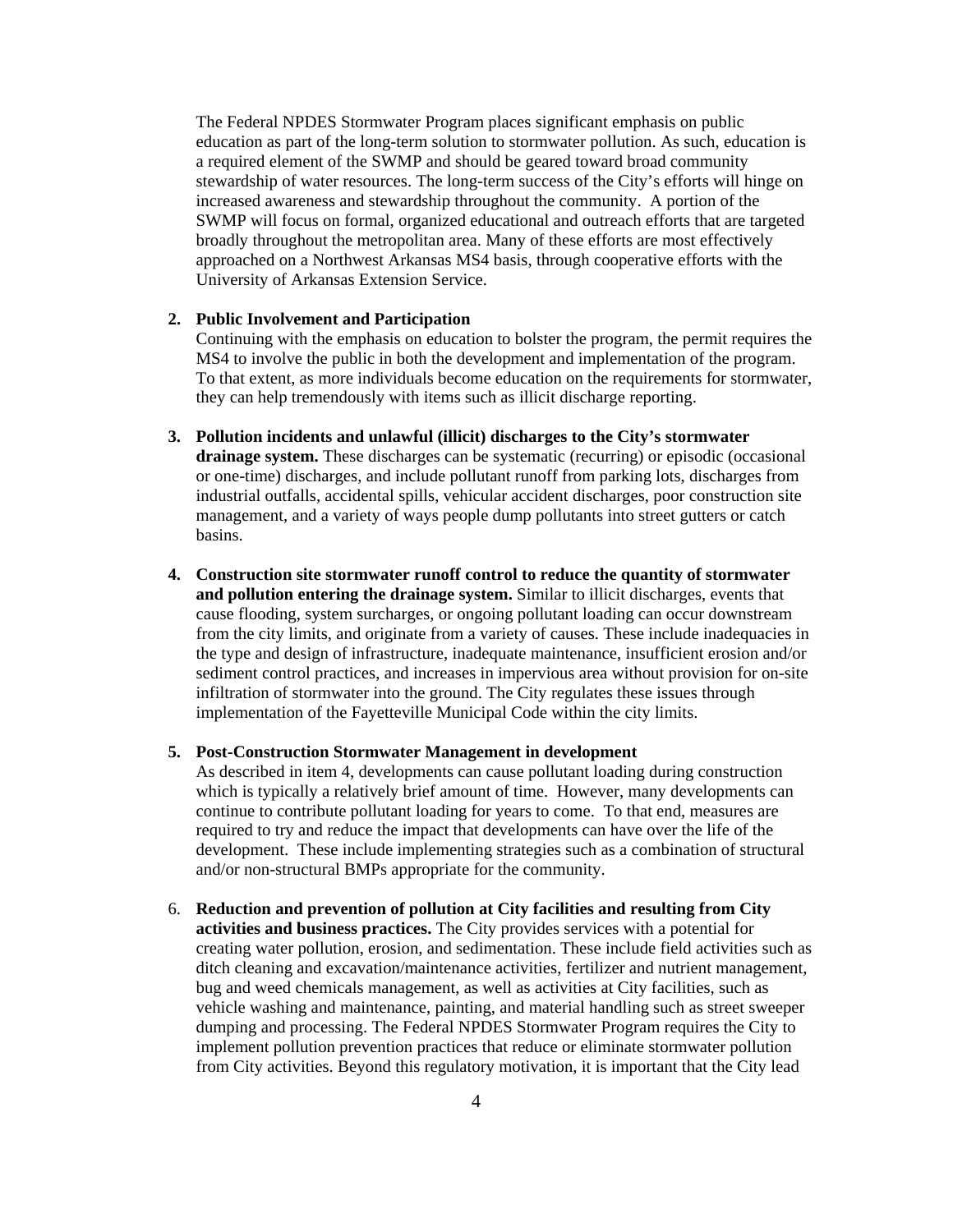by example in areas where similar practices and behaviors from citizens and businesses are required.

# **C. Goals**

In order to develop a policy to meet the needs of the residents of Fayetteville, it is important to understand the goals beyond just focusing on compliance with the permit. The following goals aid in the compliance aspect, however, identify broad areas of importance to ensure the long term success of the program. All of these goals working in unison help meet the requirements of the MS4 permit which include the reduction pollutants such as sediment and nutrients, reduction of floatable debris including oils, scums, foams and grease, elimination of discharge containing nonstormwater elements (Illicit Discharges) and reduction in the discharge of sediment from construction activities.

#### **Protect citizens and property from flooding**

This item includes both the maintenance of existing facilities as well as the development of new facilities.

#### Maintenance:

Maintenance is a multi-pronged effort with some of the responsibility falling to the City and some of the responsibility falling to the property owners. The City continues to maintain all public facilities, including above and below ground storm drainage, in good working order and repair those facilities when required. When needed, the City of Fayetteville will address waterways located within the city limits by removing debris, sediments and other items that may inhibit effective conveyance of stormwater runoff. However, in many instances this maintenance activity dependent on the existence of a drainage easement surrounding the structures and waterways in question. If no drainage easement exists and/or if the portion of the storm drainage system is private, it becomes the responsibility of the property owner or owners to maintain that portion of the system. This is also applicable for stormwater detention basins as the maintenance responsibility is placed on the property owner or in some instances the Property Owner's Association (POA). This individual(s) responsible for the maintenance of the detention basin is noted on the final plat for the development.

The City of Fayetteville Transportation Department also manages the cleaning out of curb inlets to remove sediment and debris that could potentially clog storm drains. They have street sweepers and manage the cleaning of city streets. They manage roadside ditches and continually clean and reshape the ditches to maintain positive drainage.

#### New Development

The City reviews all new development plans for compliance with the City of Fayetteville Code of Ordinances and other applicable regulations. These regulations include, but are not limited to, the City of Fayetteville Drainage Criteria Manual and the flood damage prevention code which includes provisions for streamside protection. These two documents make up the bulk of the criteria to protect citizens and property from damage due to increased flood waters.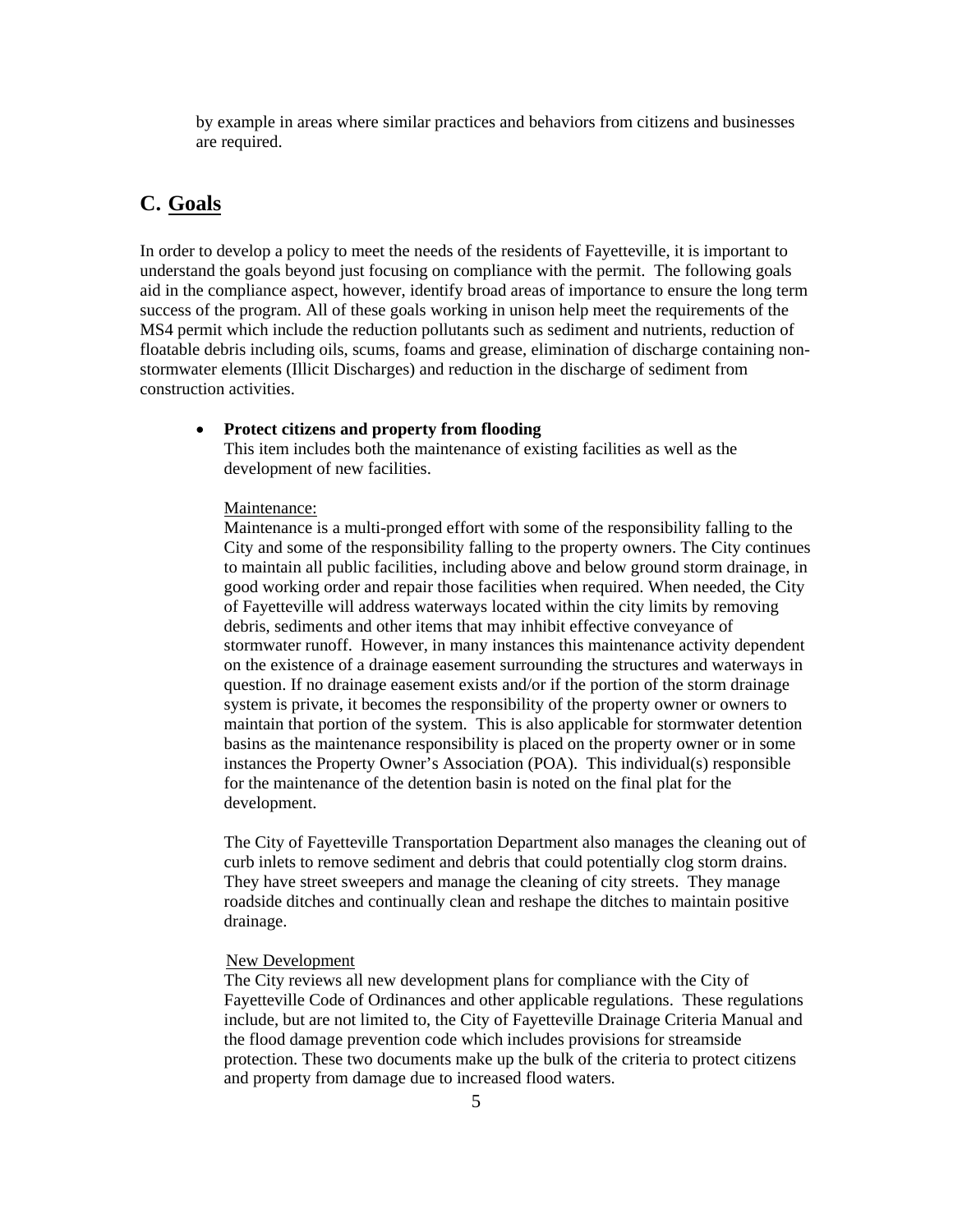The drainage criteria manual applies to all new development meeting the criteria and addresses both water quality and quantity. The manual has requirements pertaining to water quality, channel protection, overbank flood protection and extreme flood protection. All of these items work together to reduce the impact of development on downstream properties.

#### Floodplain Management

The City of Fayetteville participates in the National Flood Insurance Program (NFIP) and has adopted a flood prevention ordinance in order to help protect residents and comply with the program. All development that occurs within the Special Flood Hazard Area (SFHA) within the City requires a floodplain development permit and must comply with the requirements set forth in Chapter 168, Flood Damage Prevention, of the City of Fayetteville Code of Ordinances.

## **Improve the quality of surface and sub-surface drainage**

The City of Fayetteville recognizes the importance of water quality for the residents of Fayetteville as well as the region. In an effort to maintain that water quality the City has taken the lead in the region by adopting streamside protection provisions that require all new and re-developments to maintain a buffer around these protected resources.

As stated, the drainage criteria manual also has provisions for water quality for new developments. This provision focuses on reduction of total suspended solids (TSS) through preservation of natural vegetation, implementation of alternative stormwater conveyance such as vegetated channels, groundwater recharge zones and low impact development (LID) features.

#### **Preserve and maintain surface waters, wetlands and riparian areas**

As a portion of compliance with the streamside protection provisions within the flood damage prevention code, new developments are required to maintain buffers around the protected water resources within the City. This serves multiple purposes that include protecting surface waters and conveyances which in turn reduce flood damage potential. This also helps protect riparian areas and allows streams to function more naturally rather than continue to be heavily impacted by surrounding development.

- **Educate citizens and businesses to understand the need to protect water quality**  Education of the citizen is perhaps the most vital portion of the SWMP. As more and more residents and businesses begin to understand the importance of the natural resources in the area and the policies in place to protect them, the programs currently in place will continue to evolve and improve.
- **Provide means for citizens to dispose of hazardous materials, recycled materials and other solid waste**

Providing residents a means to dispose of materials that would otherwise potentially pollute streams and waterways an important step for compliance. Citizens of Fayetteville and Washington County have multiple methods to dispose of general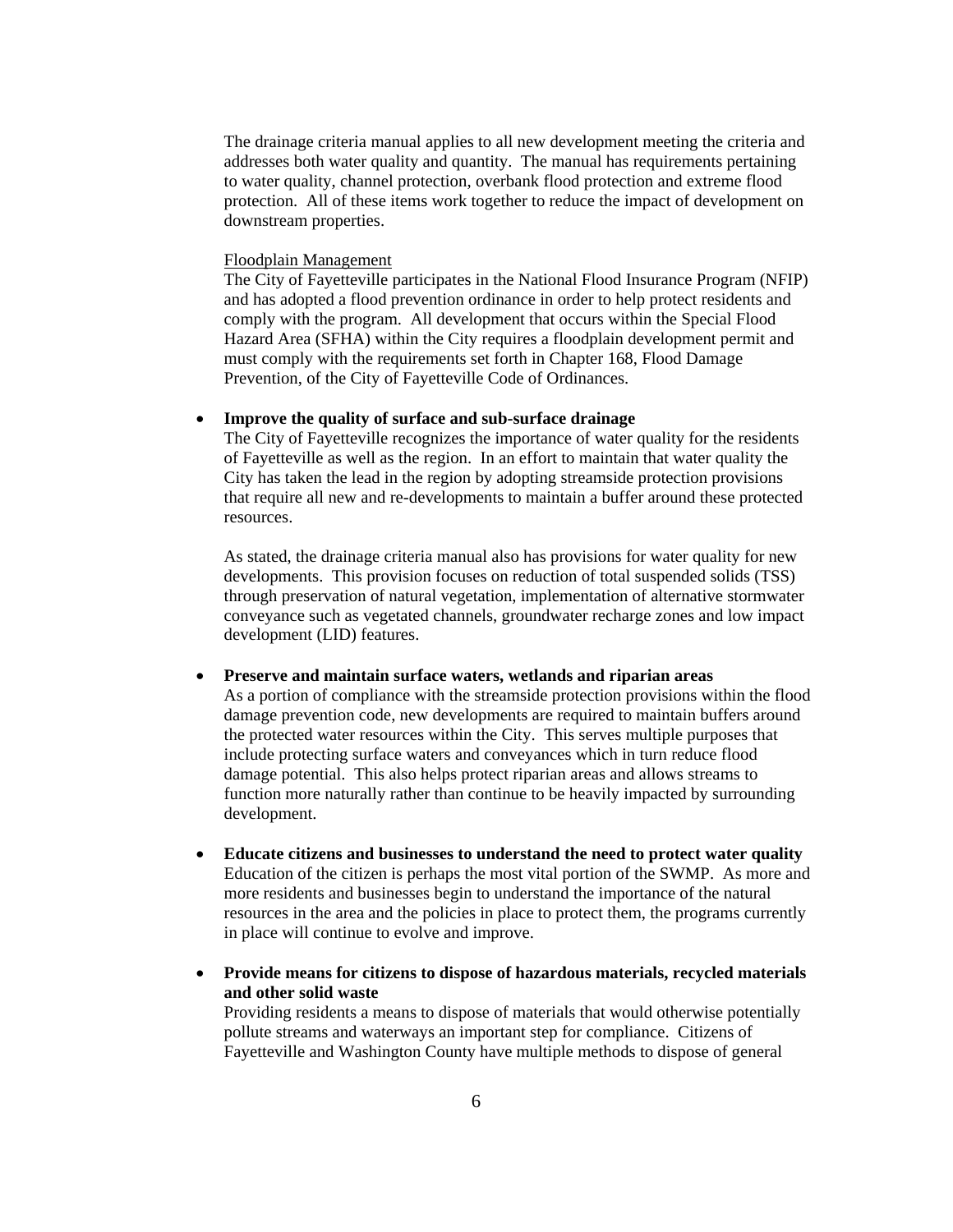waste materials including household hazardous waste, recyclable materials, yard waste and other debris as well as general household waste.

#### Fayetteville's Compost Operations

The Fayetteville Composting Facility is located at 1708 S. Armstrong Avenue in southeast Fayetteville. Leaves, grass, brush and tree limbs are accepted at the Facility. The service is free for City of Fayetteville residents for curbside pickup as well as drop-off during facility operating hours. Washington County residents and commercial business are also able to drop yard waste only for a small fee.

Compost and mulch created by this program are available for purchase when available throughout the year.

(www.accessfayetteville.org/government/solid\_waste/facilities/compost%20facility.c fm)

#### Washington County Solid Waste

Washington County realizes that there are other forms of waste that will need to be disposed. Washington County falls in the Boston Mountain Solid Waste District (BMSWD) area of the state. Together the District, Cities and County work together to address solid waste issues throughout Washington County. Listed below are the different items, locations, and phone numbers accepted by the Solid Waste District.

Boston Mountain also works with local solid waste haulers to license and monitor for compliance with solid waste regulations of Arkansas. Washington County has trash service available to all residents of the County.

From used motor oil to dead batteries to TV's to plastic bottles, glass and paperrecycling options abound in Washington County. Typical items accepted include aluminum cans, glass, office paper,  $\#1 \& \#2$  plastics bottles, newspaper, and corrugated cardboard. These vary depending on the facility. There is usually no charge for dropping off recyclable items at these facilities.

Recycling Drop-Off and Drive Locations

- Elkins, Harps Parking Lot, Phone (479) 444-1725
- Fayetteville, 1560 S. Happy Hollow Road, (479) 575-8398
- Fayetteville, 735 North Street
- FibreSource, 7115 McGuire St, Fayetteville, (479) 521-1210
- Lincoln, Harps Parking Lot, Phone (479) 444-1725
- Boston Mountain Solid Waste District, 11398 Bond Road, Phone (479) 846-3005
- Waste Mngt. Recycle Drop-off, 104 N. Old Missouri Road, Phone (479) 361- 1111
- West Fork, Campbell Street, Phone (479) 839-2342
- Winslow, Winslow Blvd., (479) 846-3005

#### Household Hazardous Waste (HHW)

These items include automotive products, pool chemicals, paint products, lawn & garden products, cleaning products, batteries, thermometers, florescent bulbs, etc. Items can be recycled at a local HHW collection center at no charge for most items in household quantities. Available to residents only. For more information on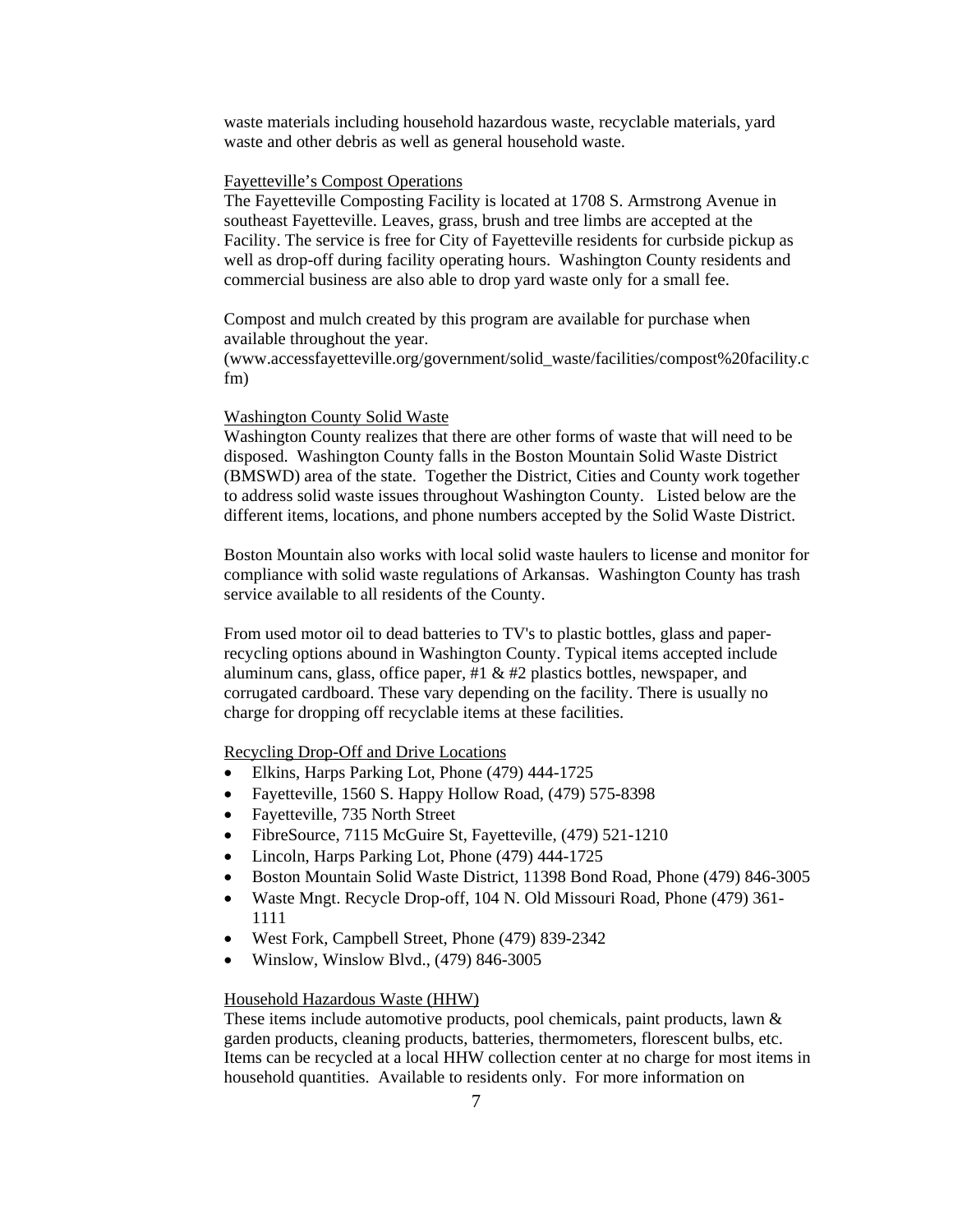Household Hazardous Waste, please visit the EPA website or Water Environment Federation website.

 Washington County Household Hazardous Waste Drop-Off, 2615 Brink Drive, Monday- Friday 8am- 4pm and the 1<sup>st</sup> Saturday of each month 8amnoon, (479) 444-1725

www.co.washington.ar.us/EnvironmentalAffairs/special\_waste

 Springdale Street Department, Randall Wobbe Road, 8:00 am- 4:00 pm Monday and Thursday, (479) 750-8135

## Electronics

In Washington County we are fortunate to have an electronics recycling program in place to meet the growing demand for disposal. A small fee covers the cost of disposal. The following items are accepted at the Washington County Household Hazardous Waste Drop-Off and Boston Mountain Solid Waste District.

- Computers- includes monitor, CPU, keyboard, speakers & mouse
- Handheld devices such as PDA's and iPods
- Media storage- CD's, DVD's, videotapes, floppy disks (free)
- TVs
- VCRs
- Printers
- Copiers
- Scanners
- Microwaves
- Home Stereos
- UPS's
- Cell Phones (free)

#### Other Special Waste Types

For information on disposing of special wastes such as TV's, printer cartridges, building materials, appliances, or tires please call Washington County Environmental Affairs & Recycling (479) 444-1725 or Boston Mountain Solid Waste District (479) 846-3005

## **D. Detailed Minimum Control Measures**

## **Minimum Control Measure #1:**

**Public Education and Outreach on Stormwater Impacts**

*Permit Requirements: Regulation 40 CFR 122.34(b)(1): "The permittee must implement a public education program to distribute educational materials to the community or conduct equivalent outreach activities about the impacts of stormwater discharges on water bodies and the steps that the public can take to reduce pollutants in stormwater runoff."* 

**Decision Process**: The City of Fayetteville participates in monthly meetings of the NWA Stormwater Compliance Group. We also have representation on the NWA Stormwater Education Steering committee (public membership comprised of diverse backgrounds/interests) convenes at least once each year to review and evaluate program accomplishments and plan next steps. Both groups provide the localized input used to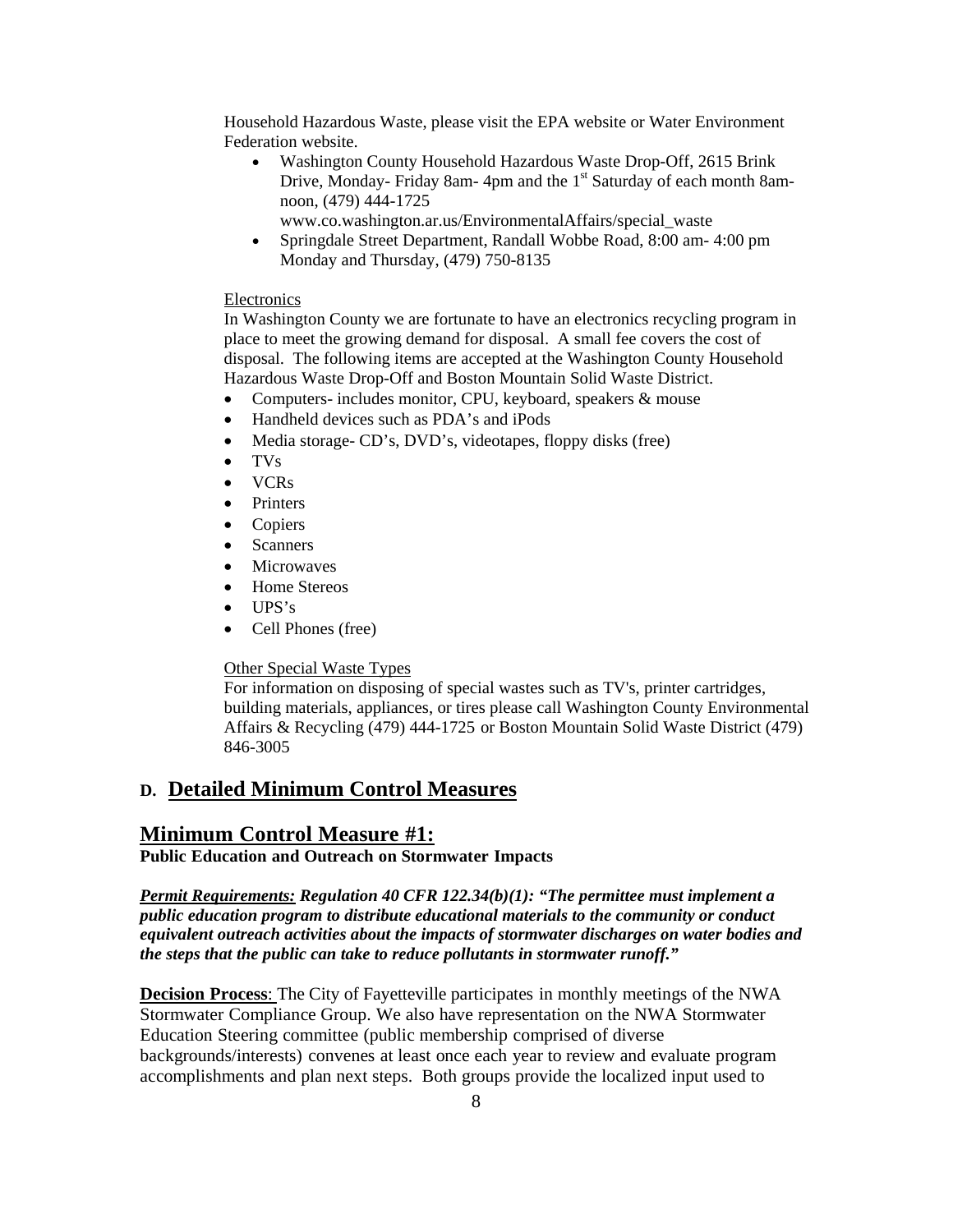identify critical stormwater issues and target audiences and program methods and public relations strategies.

## **Applicable Public Education/Outreach BMPs**

*Develop and distribute electronic and printed educational materials*

Input from both the MS4 Stormwater Compliance Group and Education Steering Committee guides the emphases of electronic and printed educational materials. Once topics have been identified, materials will be developed, adapted, and/or gathered for distribution at public meetings, in support of presentations, and with educational displays. Examples may include fact sheets, podcasts, e-learning modules, website content, newsletters, press releases, and PSAs.

## *Measureable Goals:*

A minimum of 20 electronic and printed educational materials will be developed. The number of educational materials distributed will be documented.

MS4 Stormwater Compliance Group and Education Steering Committee meetings attendance will be documented.

## *Create displays and staff educational booths*

Displays highlighting the annual topics of emphasis will be created and set up/staffed at libraries, banks, schools, local festivals, county fairs, etc.

## *Measureable Goal:*

Stormwater displays will be created and used at a minimum of 5 events/locales

## *Conduct stormwater programs for adult audiences*

Educational presentations will be given to illustrate stormwater dynamics, identify potential pollutants and pathways, describe techniques to reduce stormwater pollution and encourage voluntary BMP implementation according to the annual topic/audience emphases outlined in the SWMP.

## *Measureable Goal:*

At least 10 stormwater education programs will be conducted for adult audiences

#### *Conduct hand-on youth stormwater/water quality education programs*

Educational programs for school youth will focus on the water cycle, watersheds, stormwater dynamics, water quality and pollution prevention using the EnviroScape surface runoff model, groundwater simulator, hands-on exercises from Project WET, Project WILD, and Project Learning Tree and creekside classrooms. Programs conducted will support the Arkansas State Frameworks/Common Core required curriculum.

#### *Measureable Goals:*

At least 20 stormwater education programs will be conducted for youth audiences

## **Responsible Party**

The Northwest Arkansas Regional Planning and the University of Arkansas Cooperative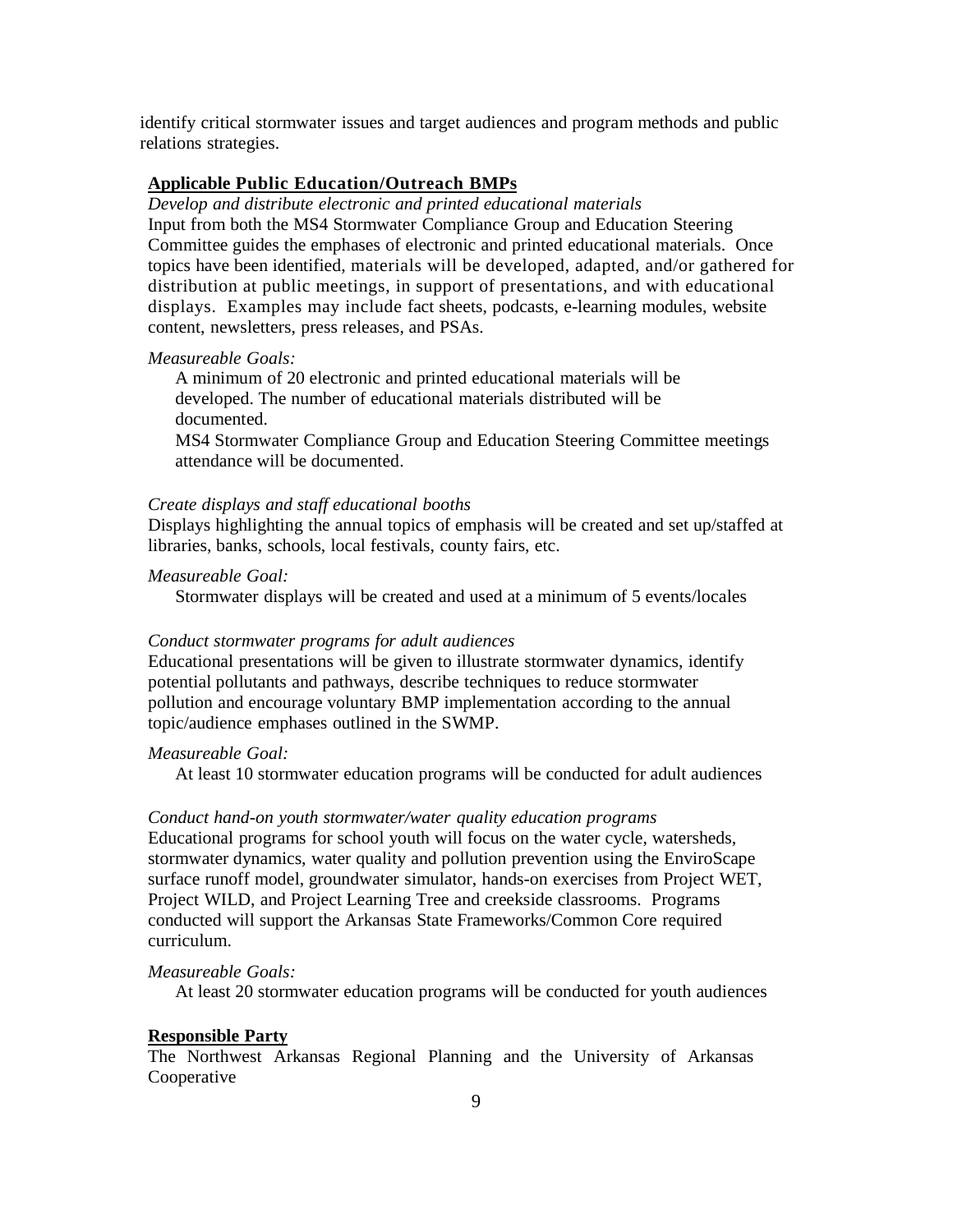Extension Service has contracted with the municipality to be responsible for the development and implementation of the public education efforts. A copy of that agreement is included in this plan.

## **Performance Standard:**

Urban stormwater outreach/education programs will reach at least 32,729 residents (50% of the urbanized area population).

| 2015                                                                                                                                                                                              | 2016                                                                                                                                                                                  | 2017                                                                                                                                                                                    | 2018                                                                                                                                                | 2019                                                                                                                                                                                                                      |
|---------------------------------------------------------------------------------------------------------------------------------------------------------------------------------------------------|---------------------------------------------------------------------------------------------------------------------------------------------------------------------------------------|-----------------------------------------------------------------------------------------------------------------------------------------------------------------------------------------|-----------------------------------------------------------------------------------------------------------------------------------------------------|---------------------------------------------------------------------------------------------------------------------------------------------------------------------------------------------------------------------------|
| Topic Emphases:<br>Yard and garden<br>management                                                                                                                                                  | Topic Emphasis:<br>Automotive<br>maintenance                                                                                                                                          | Topic Emphasis:<br>Septic system and<br>pool maintenance                                                                                                                                | Topic Emphasis:<br>Litter/trash<br>management                                                                                                       | Topic Emphasis:<br>Irrigation management<br>to minimize runoff/<br>disconnecting<br>impervious surfaces                                                                                                                   |
| Target Audience:<br>Homeowners and<br>garden enthusiasts                                                                                                                                          | Target Audience:<br>Vehicle owners                                                                                                                                                    | Target Audience:<br>Homeowners with<br>septic systems/<br>pools                                                                                                                         | Target Audience:<br>General public,<br>homeowners                                                                                                   | Target Audience:<br>Homeowners and<br>businesses with<br>irrigation systems and<br>guttering                                                                                                                              |
| Rationale:<br>Improper yard waste<br>disposal can clog<br>storm drains and<br>excess fertilizer and<br>pesticide applications<br>can contaminate<br>stormwater with<br>nutrients and<br>chemicals | Rationale:<br>Leaking automotive<br>fluids and washing<br>vehicles on paved<br>surfaces allow oil,<br>grease and<br>chemicals<br>to be carried in<br>stormwater to local<br>waterways | Rationale:<br>Malfunctioning<br>septic systems,<br>improper handling<br>and disposal of<br>pool chemicals<br>and emptying<br>chlorinated pool<br>water can impact<br>stormwater quality | Rationale:<br>Improper handling<br>and disposal of<br>litter can allow it<br>to enter the storm<br>drain system and<br>impact stormwater<br>quality | Rationale:<br><b>Efficient</b> irrigation<br>conserves water and<br>prevents it from<br>entering the storm drain<br>system while<br>disconnecting<br>impervious surfaces<br>minimizes runoff by<br>enhancing infiltration |

## Minimum Control Measure #1: 5 Year Implementation Schedule

# **Minimum Control Measure #2:**

Public Involvement and Participation

*Permit Requirements: The permittee must, at a minimum, comply with State and local public notice requirements when implementing a public involvement/participation program.* 

## **Decision Process**

The City of Fayetteville participates in monthly meetings of the NWA Stormwater Compliance Group. We also have representation on the Stormwater Education Steering committee (public membership comprised of diverse backgrounds/interests) convenes at least once each year to review and evaluate program accomplishments and plan next steps. Both groups provide the localized input used to identify critical stormwater issues and target audiences and program methods and public relations strategies.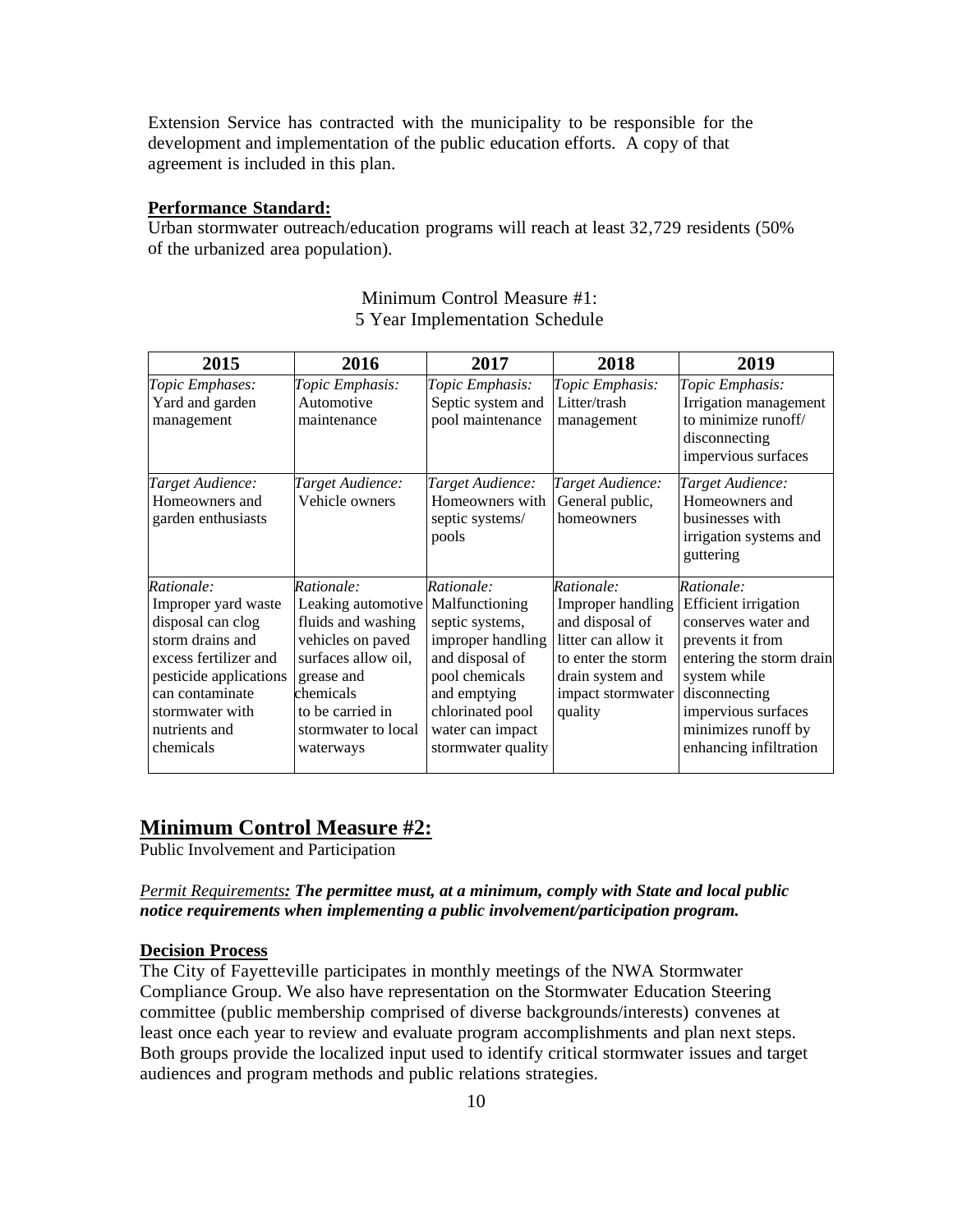## **Applicable BMPs**

## *Engage Residents in Stormwater Policy Development*

Input from both the MS4 Stormwater Compliance Group and Education Steering Committee guides the emphases of electronic and printed educational materials. Once topics have been identified, materials will be developed, adapted, and/or gathered for distribution at public meetings, in support of presentations, and with educational displays. Examples may include fact sheets, podcasts, e-learning modules, website content, newsletters, press releases, and PSAs. (This item to be tracked and documented within Public Education/Outreach, MCM #1)

## *Measureable Goals:*

The number of educational/announcements materials distributed will be documented. (see MCM  $#1$ )

MS4 Stormwater Compliance Group and Education Steering Committee meetings attendance will be documented. (see MCM #1)

## *Train and Utilize Volunteer Educators*

"Train-the-trainer" processes will be used to engage public volunteers and educators in teaching stormwater and pollution prevention (e.g. Benton and Washington County Master Gardeners, Master Naturalists, LakeSmart Leaders, etc.)

### *Measureable Goal:*

At least 5 train-the-trainer programs will be conducted.

#### C*onduct Public Participation/Involvement Events*

Citizen and youth groups will participate in public involvement events (litter pick up, establishing demonstration rain gardens, planting riparian vegetation, stenciling storm drain inlets, etc.).

*Measureable Goal:*

At least 5 public participation events will be coordinated.

## **Responsible Parties**

The jurisdiction is responsible for the development and implementation of the public involvement and participation efforts, utilizing the services of the University of Arkansas Cooperative Extension Service (contracted through the Northwest Arkansas Regional Planning Commission).

#### **Performance Standard**

At least 5 public participation and involvement activities will be conducted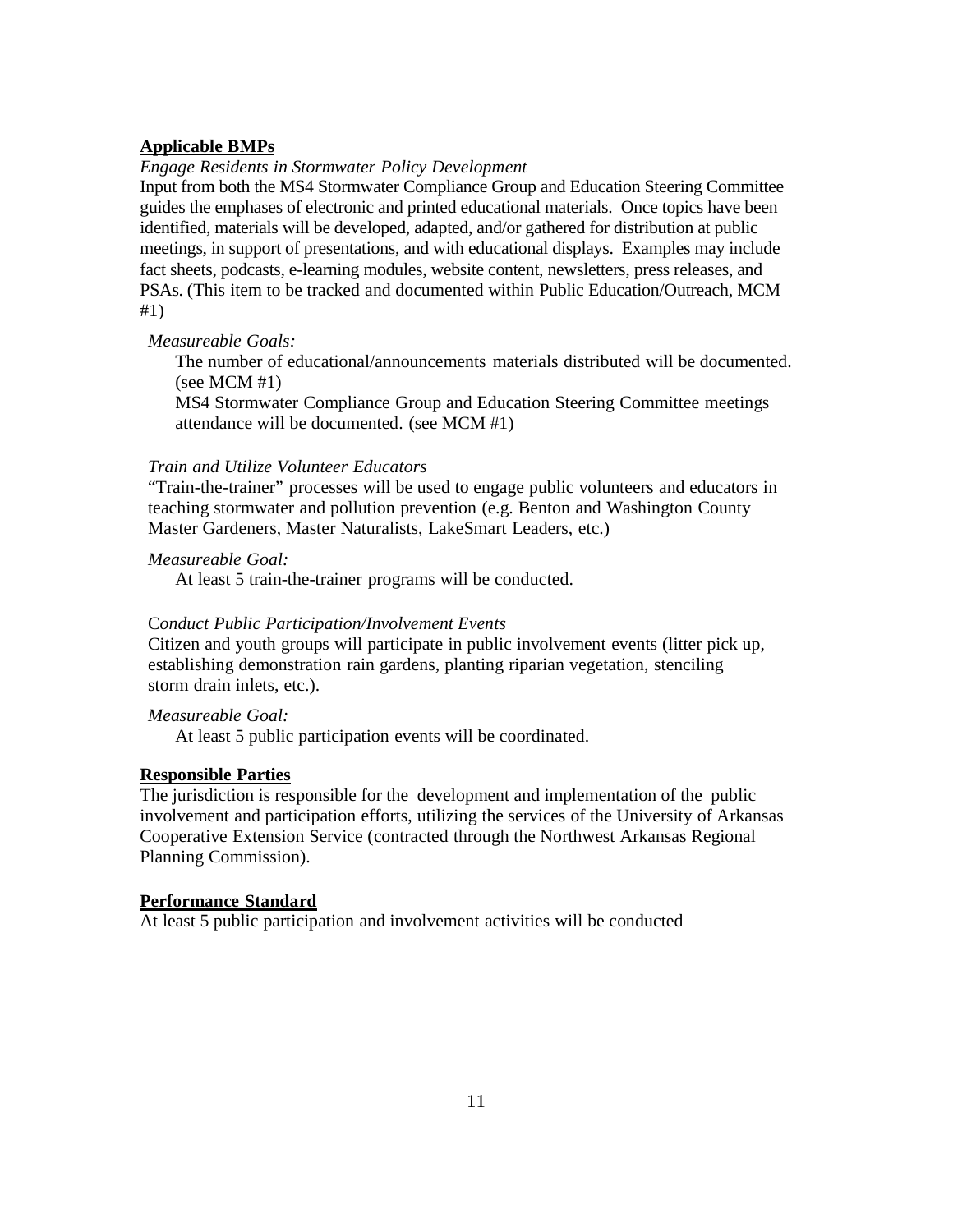| 2015                                                                                                                                                                                                                   | 2016                                                                                                                                                                                   | 2017                                                                                                                                                                                                             | 2018                                                                                                                                                                  | 2019                                                                                                                                     |
|------------------------------------------------------------------------------------------------------------------------------------------------------------------------------------------------------------------------|----------------------------------------------------------------------------------------------------------------------------------------------------------------------------------------|------------------------------------------------------------------------------------------------------------------------------------------------------------------------------------------------------------------|-----------------------------------------------------------------------------------------------------------------------------------------------------------------------|------------------------------------------------------------------------------------------------------------------------------------------|
| Program Emphasis:<br>Engage organizations<br>(such as Master<br>Gardeners, POAs and<br>lawn care/landscaping<br>professionals) to<br>promote stormwater<br>pollution prevention<br>education                           | Program Emphasis:<br><b>Engage HHW</b><br><b>Collection Centers</b><br>and automotive<br>shops to promote<br>their vehicle fluid<br>collection                                         | Program Emphasis:<br>Partner with POAs,<br>Health Department and<br>watershed organizations locations: creek, lake,<br>to promote proper<br>septic system function<br>through inspections<br>and regular pumping | Program Emphasis:<br>Coordinate clean up<br>events (potential<br>park, trail or roadway)                                                                              | Program Emphasis:<br>Partner with the<br>Arkansas Irrigation<br>Association to<br>promote proper<br>irrigation system<br>use/maintenance |
| Target Audience:<br>Homeowners, lawn<br>care/landscaping<br>professionals                                                                                                                                              | Target Audience:<br>Vehicle owners,<br>automotive<br>maintenance<br>professionals                                                                                                      | Target Audience:<br>Homeowners with<br>septic systems or<br>swimming pools                                                                                                                                       | Target Audience:<br>MS4 residents                                                                                                                                     | Target Audience:<br>Homeowners and<br>businesses with<br>irrigation systems                                                              |
| Rationale:<br>Improper management<br>of grass clippings and<br>leaves can clog storm<br>drains and excess<br>fertilizer and pesticide<br>applications can<br>contaminate stormwater<br>with nutrients and<br>chemicals | Rationale:<br>Improper handling/<br>disposal of<br>automotive fluids<br>allow oil, gasoline<br>and other vehicle<br>fluids to be<br>transported in<br>stormwater to local<br>waterways | Rationale:<br>Malfunctioning septic<br>systems, improper<br>handling and disposal<br>of pool chemicals and<br>emptying chlorinated<br>pool water can impact<br>stormwater quality                                | Rationale:<br>Improper handling<br>and disposal of litter<br>can allow it to enter<br>the storm drain system entering storm drain<br>and impact<br>stormwater quality | Rationale:<br><b>Efficient</b> irrigation<br>conserves water and<br>prevents it from<br>systems                                          |

## **Minimum Control Measure #2: 5 Year Implementation Schedule**

# **Minimum Control Measure #3**:

Illicit Discharges Detection and Elimination

## **Permit Requirements**: *The permittee must:*

- *1. Develop, implement and enforce a program to detect and eliminate illicit discharges [as defined in 40 CFR §122.26(b)(2)] into the permittee's small MS4;*
- *2. Develop a storm sewer system map, showing the location of all outfalls and the names and location of all waters that receive discharges from those outfalls;*
- *3. To the extent allowable under State or local law, effectively prohibit, through ordinance, or other regulatory mechanism, non-storm water discharges into the permittee's storm sewer system and implement appropriate enforcement procedures and actions. Possible sanctions include non-monetary penalties (such as stop work orders), fines, bonding requirements, and/or permit denials for non-compliance.*
- *4. Develop and implement a plan to detect and address non-storm water discharges, including illegal dumping, to the permittee's system;*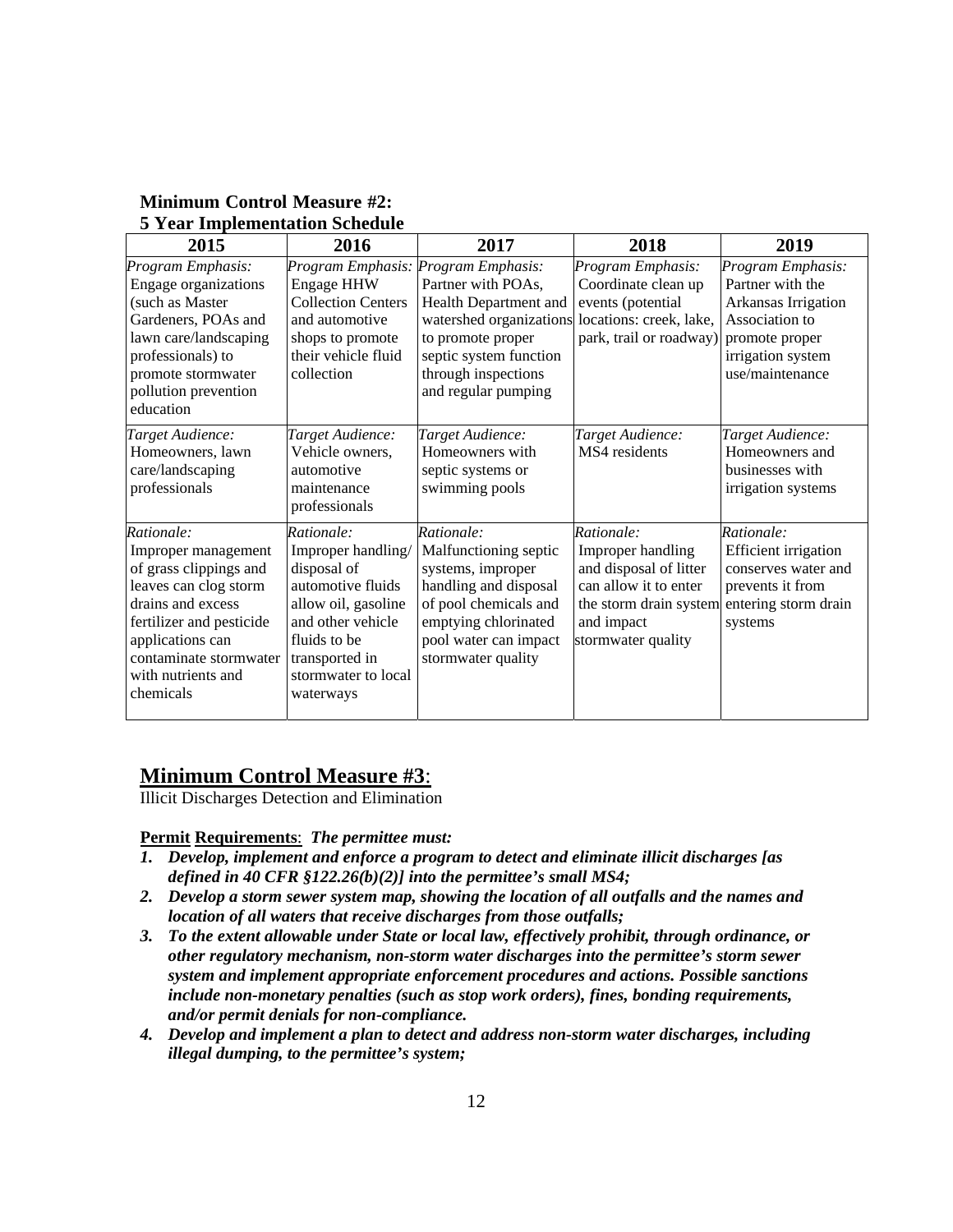- *5. Inform public employees, businesses, and the general public of hazards associated with illegal discharges and improper disposal of waste; and*
- *6. Address the following categories of non-storm water discharges or flows (illicit discharges) if the permittee identifies them as significant contributors of pollutants to the permittee's small MS4: water line flushing, landscape irrigation, diverted stream flows, rising ground waters, uncontaminated ground water infiltration (as defined at 40 CFR §35.2005(20)), uncontaminated pumped ground water, discharges from potable water sources, foundation drains, air conditioning condensation, irrigation water, springs, water from crawl space pumps, footing drains, lawn watering, individual residential car washing, flows from riparian habitats and wetlands, de-chlorinated swimming pool discharges, and street wash water. Discharges or flows from fire fighting activities are excluded from the effective prohibition.*
- *7. The permittee must also develop a list of other similar occasional incidental non-storm water discharges (e.g. non-commercial or charity car washes) that will not be addressed as illicit discharges. These non-storm water discharges must not be reasonably expected (based on information available to the permittees) to be significant sources of pollutants to the MS4, either because of the nature of the discharges or conditions the permittee have established for allowing these discharges to the permittee's MS4 (e.g., a charity car wash with appropriate controls on frequency, proximity to sensitive water bodies, BMPs on the*  wash water). The permittee must document in the permittee's storm water management *program plan any local controls or conditions placed on the discharges. The permittee must include a provision prohibiting any individual non-storm water discharge that is determined to be contributing substantial amounts of pollutants to the permittee's MS4.*
- *8. The permittee must develop a process to respond to and document complaints relating to illicit discharges.*

## **Applicable City of Fayetteville BMPs**

**Illicit Discharge Detection and Elimination (IDDE):** 

**IDDE1 --** Illicit Discharges Reporting and Tracking System

**IDDE2 --** Illicit Discharges Response and Enforcement

**IDDE3 --** Outfall Inventory and Mapping

**IDDE4 --** Citywide Illicit Discharge Detection and Elimination

**IDDE5 --** Non-Stormwater Discharge Assessment

#### **Rationale**

Fayetteville selected the above five BMPs to address the permit requirements due to the fact the BMPs were utilized in previous permit cycles and have performed reasonably well. **IDDE1 and IDDE2** describe the City's processes for responding to and documenting complaints regarding water quality, including illicit discharges, in fulfillment of Requirement 8 above.

**IDDE1,** reporting and tracking, has several methods in which presumed illicit spills, sightings or discharges may be reported. The City's personnel, while doing their daily jobs, can report potential illicit discharges to the Stormwater Coordinator. Residents can also call or email the City to report suspected illicit discharges. Contact information for illicit discharges are listed on the City's website. Minor infractions will be brought to the owner's attention, logged into the City's database with pictures, if applicable, and investigation results. Larger incidents will be enforced through Chapter 170 of the City of Fayetteville Code of Ordinances as well as reported to State Fish and Wildlife and/or ADEQ. The City's website lists an email address and phone number for reporting suspected illicit discharges.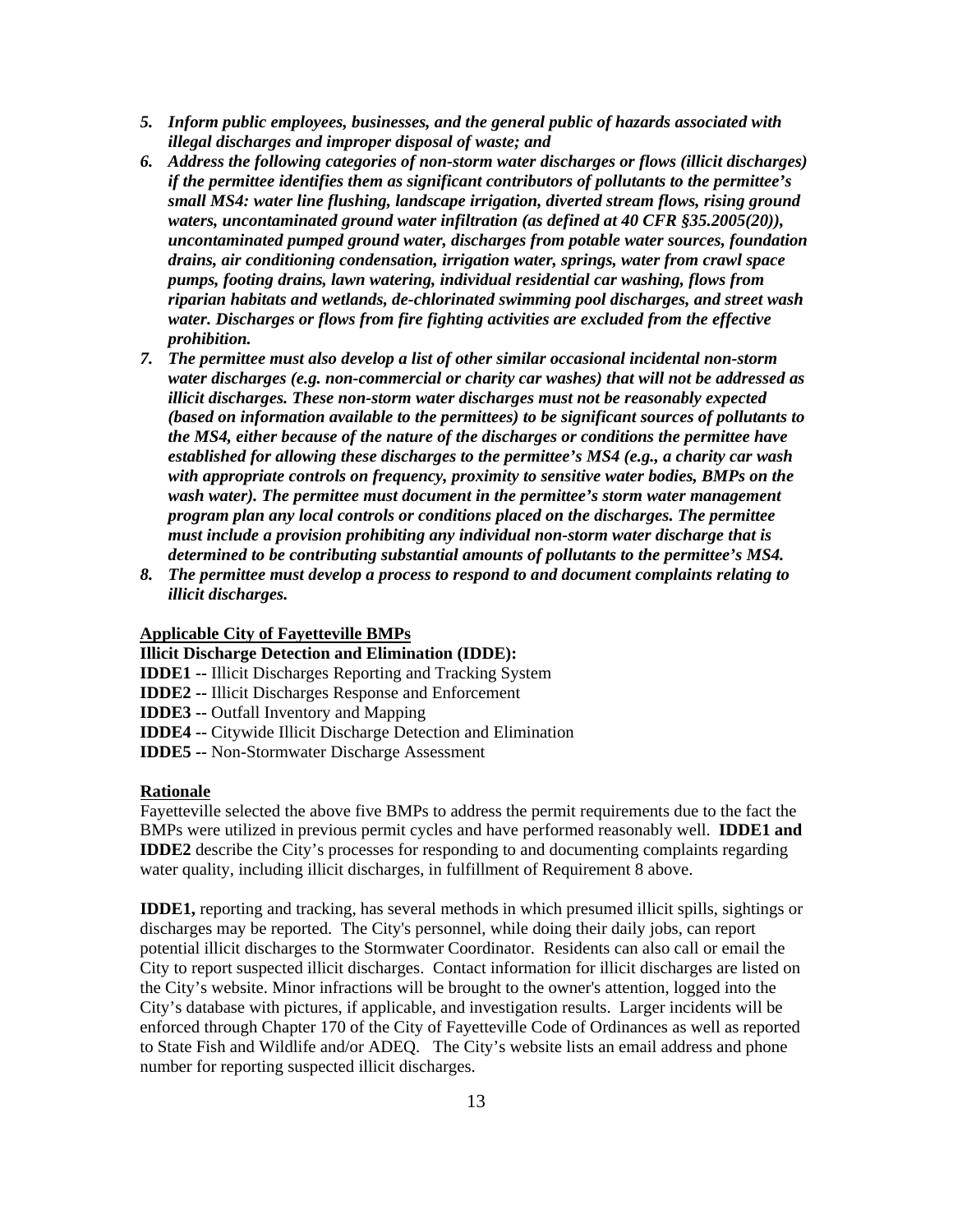**IDDE2,** the City has adopted Chapter 170 of the Fayetteville Code of Ordinances which addresses Stormwater Management, Drainage and Erosion Control. Chapter 170.13 includes provisions prohibiting illicit discharges and illicit connections as well as requirements to mitigate any release of contaminants. In lieu of the responsible party's voluntary mitigation actions, section 153 of the Fayetteville Code of Ordinances allows for enforcement measures taken by the City against the responsible party.

Known infractions will be investigated and the appropriate measures taken to enforce these provisions of the code. Efforts will be made to trace the source of any illicit discharge which may include techniques such as visual inspections, storm drain mapping research, inspection of nearby facilities, dye tracing or camera inspections as deemed appropriate for the situation.

The City of Fayetteville has also adopted a Streamside Protection provision within the Flood Damage Prevention Code. This provision will help to limit the number of direct outfalls to the stream which should also aid in the direct discharge of pollutants into the City's waterways.

**IDDE3,** outfall Inventory and Mapping is a completed project that the City will maintain during the permit period in accordance with Requirement 2 above. The map was created by using GPS in the field to identify outfalls and other system features. The GPS information was then brought into GIS and converted into a usable format. The map is updated as needed by the GIS Division. This information may also be utilized to determine areas of town that may need more focus due to the number or type of outfalls. The GIS system also includes mapping of the City's sanitary sewer systems. This mapping can help to identify areas of large residential or commercial growth in which no sanitary systems exist and are likely on septic systems. This will also help to focus on areas of town which may be more problematic in regard to illicit discharge.

**IDDE4,** Citywide detection relies on various city department employees, residents and the City's educational program to identify and report any suspected illicit discharge to the appropriate governing authority. Each City Department's task would be education on recognition of illicit discharge issues of their facility and the field work that they perform daily. This also includes alerting the Stormwater Coordinator of the activity so that it can be properly documented and remediation actions recorded. This ties directly to annual stormwater education that is performed for the various department within the City as well as the public education and outreach measures.

Requirements 6 and 7, addressing non-stormwater discharges, will require that the City assess these discharges, and determine if they adversely impact the stormwater system. If they are found to cause an adverse impact, appropriate management practices or regulations will be used or developed and implemented. This assessment and appropriate follow up will be conducted as **IDDE5**. Requirement 8 is covered by public knowledge of the email address and appropriate phone numbers for city personnel. Complaints phoned in regarding an incident are forwarded to the appropriate City personnel.

MS4 employees, and general public will be informed of the hazards associated with illicit discharges and improper disposal of wastes in conjunction with PE1 and PE3.

## **Responsible Parties**

The City's Engineering Division with cooperation from the Water and Sewer Division.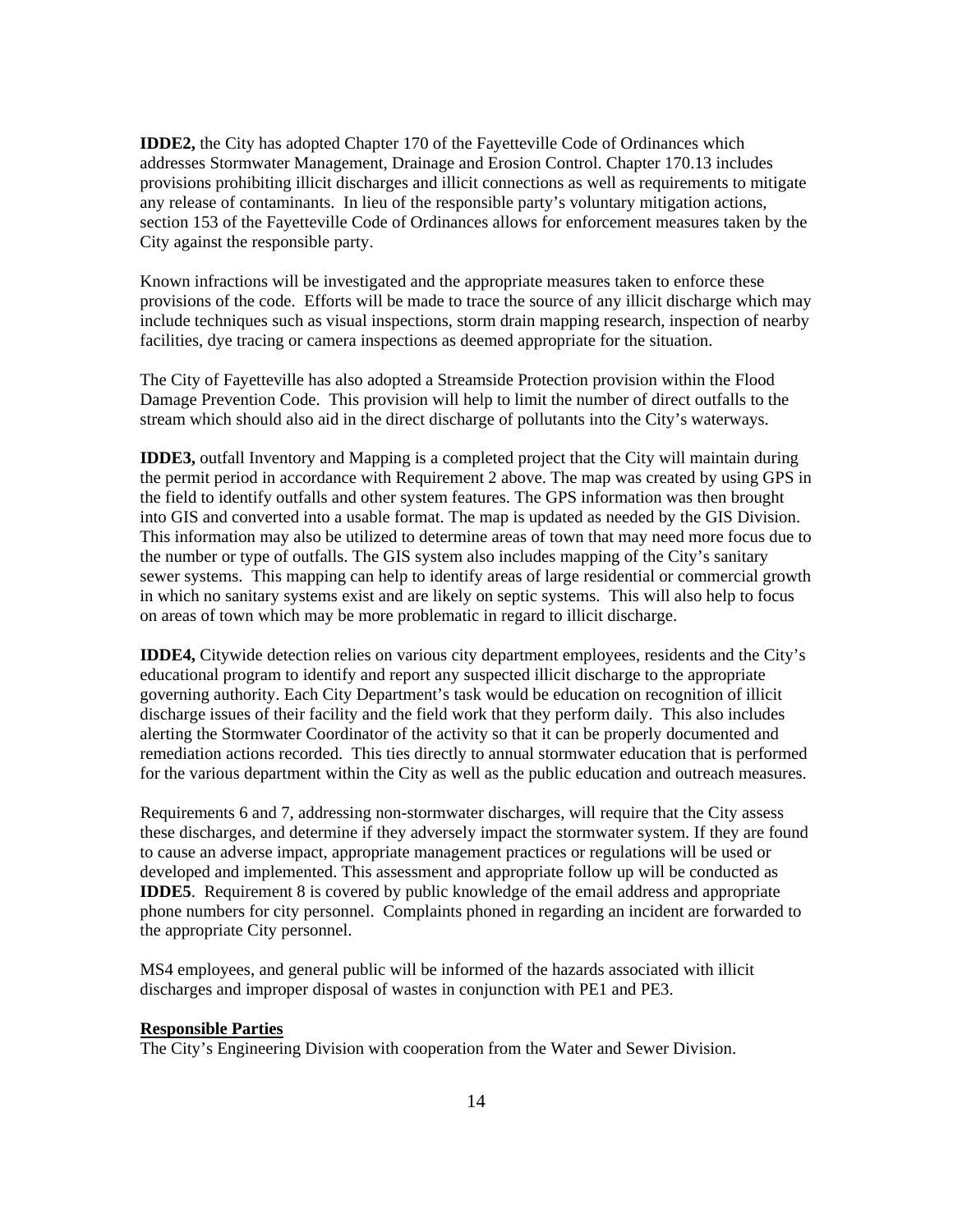## **Summary of Measurable Goals**

The measurable goals of the illicit discharges detection and elimination program will include:

- o Continue to document the findings and method of eliminating illicit discharges located through surveys and public reporting.
- o Continue to document the location, type of illicit discharge, response required and any enforcement administered.
- o Document an annual review of outfall maps of the storm sewer system to ensure they are upto-date, including dry weather screening.
- o Monitor the number of commercial/industrial uses assessed for possible illicit discharges and document resolution of illicit discharges identified.
- o Complete an assessment of non-stormwater discharges along with implementing local controls where identified as needed.

| BMP#         | <b>PERMIT YEAR</b>                                                                                                                                                                                                                                                     |                                                                                                     |                                                                                                     |                                                                                                     |                                                                                                     |  |  |
|--------------|------------------------------------------------------------------------------------------------------------------------------------------------------------------------------------------------------------------------------------------------------------------------|-----------------------------------------------------------------------------------------------------|-----------------------------------------------------------------------------------------------------|-----------------------------------------------------------------------------------------------------|-----------------------------------------------------------------------------------------------------|--|--|
|              | 2015                                                                                                                                                                                                                                                                   | 2016                                                                                                | 2017                                                                                                | 2018                                                                                                | 2019                                                                                                |  |  |
| <b>IDDE1</b> | Operate, publish and<br>promote email address,<br>and record contacts each<br>year.                                                                                                                                                                                    | Implement<br>program<br>improvements<br>as warranted.                                               | Monitor and<br>revise as<br>necessary                                                               | Monitor and<br>revise as<br>necessary                                                               | Monitor and<br>revise as<br>necessary                                                               |  |  |
| <b>IDDE2</b> | Implement protocols for<br>responding to complaints Monitor and<br>annually, and<br>maintaining complaint<br>data base.                                                                                                                                                | revise as<br>necessary                                                                              | Monitor and<br>revise as<br>necessary                                                               | Monitor and<br>revise as<br>necessary                                                               | Monitor and<br>revise as<br>necessary                                                               |  |  |
| <b>IDDE3</b> | Conduct dry inspections of existing outfalls, covering an additional 10% each year until all are<br>inspected by the end of the permit.<br>Identify and inspect new outfalls as they are constructed or found.<br>Add new outfalls to previously developed paper maps. |                                                                                                     |                                                                                                     |                                                                                                     |                                                                                                     |  |  |
| <b>IDDE4</b> | Implement protocols for<br>responding to illicit<br>discharges. Create and<br>maintain a data base of<br>discharge locations<br>reported.                                                                                                                              | Review<br>protocols,<br>reports, etc. to<br>improve the<br>reporting and<br>detecting<br>processes. | Review<br>protocols,<br>reports, etc. to<br>improve the<br>reporting and<br>detecting<br>processes. | Review<br>protocols,<br>reports, etc. to<br>improve the<br>reporting and<br>detecting<br>processes. | Review<br>protocols,<br>reports, etc. to<br>improve the<br>reporting and<br>detecting<br>processes. |  |  |
| <b>IDDE5</b> | Create & implement<br>program                                                                                                                                                                                                                                          | Monitor and<br>revise as<br>necessary                                                               | Monitor and<br>revise as<br>necessary                                                               | Monitor and<br>revise as<br>necessary                                                               | Monitor and<br>revise as<br>necessary                                                               |  |  |

## **Summary of Development/Implementation Schedule**

# **Minimum Control Measure #4:**

Construction Site Stormwater Runoff Control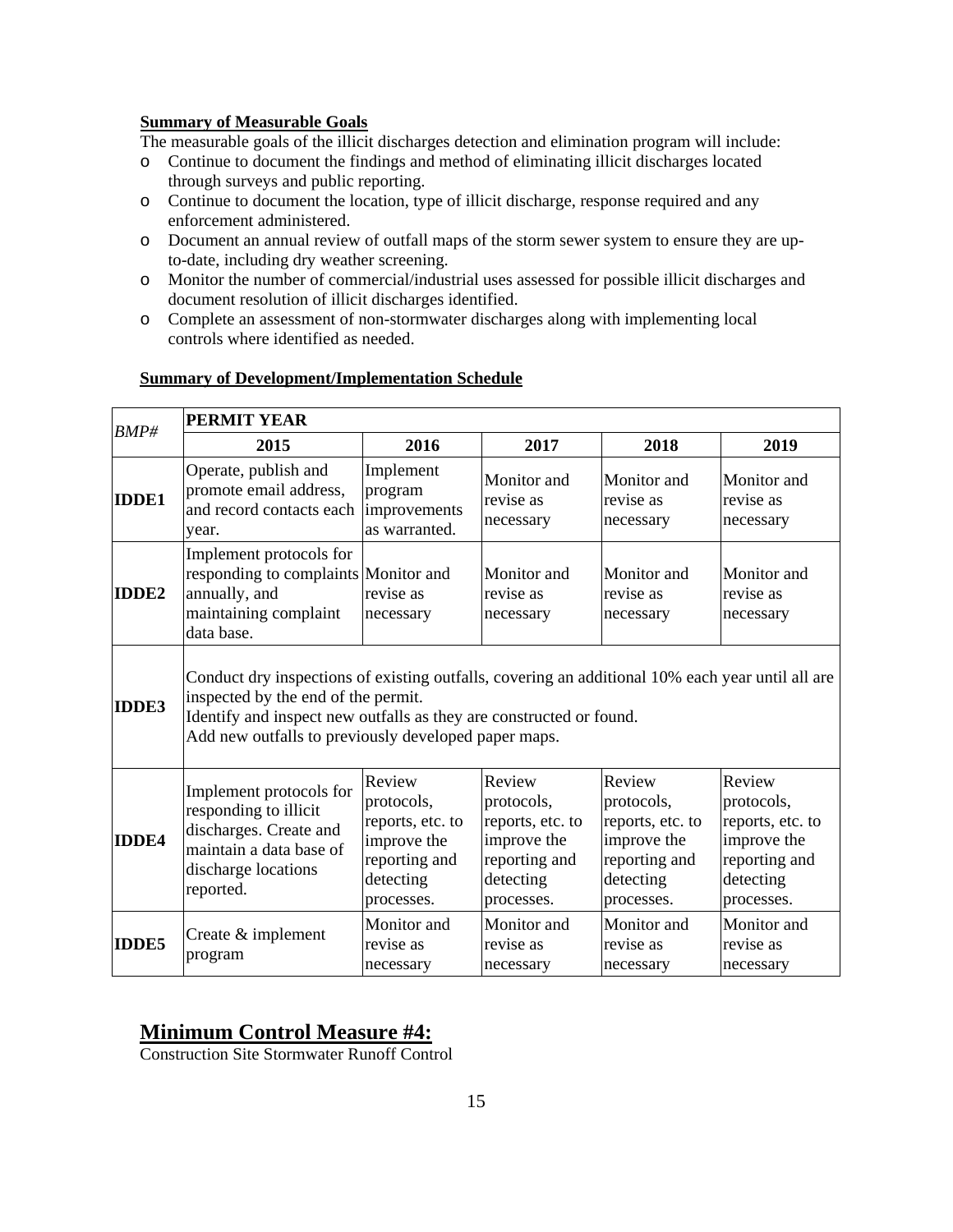*Permit Requirements: The permittee must develop, implement, and enforce a program to reduce pollutants in any stormwater runoff to the permittee's small MS4 from construction activities that result in a land disturbance of greater than or equal to one acre. Reduction of stormwater discharges from construction activity disturbing less than one acre must be included in the permittee's program if that construction activity is part of a larger common plan of development or sale that would disturb one acre or more. For stormwater discharges associated with small construction activity in accordance with 40 CFR §122.26(b)(15)(i), the permittee will develop, implement, and enforce a program to reduce pollutant discharges from such sites. The permittee's program must include the development and implementation of, at a minimum:* 

- *1. An ordinance or other regulatory mechanism to require erosion and sediment controls, as well as sanctions to ensure compliance, to the extent allowable under State or local law;*
- *2. Requirements for construction site operators to implement appropriate erosion and sediment control Best Management Practices;*
- *3. Requirements for construction site operators to prevent or control waste that may cause adverse impacts to water quality such as discarded building materials, concrete truck washout, chemicals, litter, and sanitary waste at the construction site;*
- *4. Procedures for site plan review and land division that incorporate measures to prevent or control potential water quality impacts;*
- *5. Procedures for receipt and consideration of information submitted by the public; and*
- *6. Procedures for site inspection and enforcement of control measures.*

## **Applicable City of Fayetteville BMPs**

Construction Site Waste **(CSW): CSW1 --** Erosion and Sediment Control Regulations **CSW2 --** City Staff Erosion Control Training **CSW3 --** Inspections and Enforcement

#### **Rationale**

The City selected the above BMPs to address each component of the construction site runoff control requirements. Regulatory authority for implementation and enforcement of the City's erosion and sediment control program is provided in both the Stormwater Ordinance and other Code of Ordinances. These Codes provide a framework for oversight of construction that requires erosion and sediment control measures during construction or redevelopment of sites disturbing greater than one acre. Specific requirements for construction site operators are addressed during the Site Plan Review, Technical Plat Review and Construction Plan Review and are included in the City's Engineering Drainage Criteria Manual, which is referenced in the Unified Development Code. The Stormwater Ordinance requires the development of erosion and sediment control plans. Taken together, these adopted Codes and programs fulfill Requirements 1 through 4 described above. Training of City staff to recognize and correct erosion problems on construction sites and to enforce the provisions of the City's adopted ordinances is a critical component of the stormwater management program. This program is intended to fulfill Requirement 6.

The public is also engaged in this process by the continual education of citizens to recognize and report potential violations. This ties directly into minimum control measures 1 and 2 as education of the general public is crucial to the success of the program. Notifications from the public are received by the Engineering Division and further investigated. Any remedial action is discussed with the responsible party and any necessary enforcement action pursued.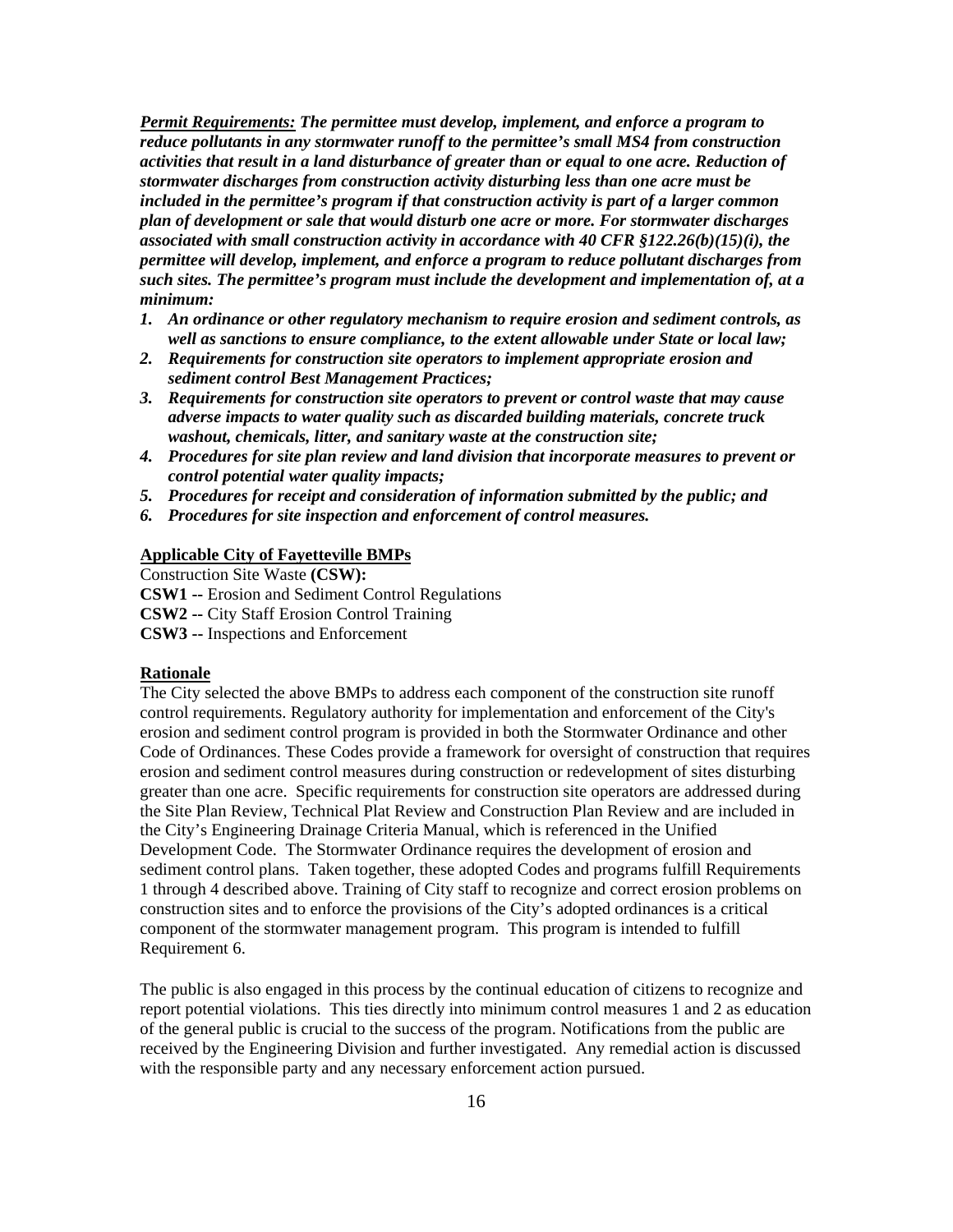## **Responsible Parties**

The City's Engineering Division maintains the City Code of Ordinances related to construction and reviews the site and drainage plan. Enforcement of these areas of the City's Codes is conducted in coordination with the Office of the City Attorney if necessary.

## **Summary of Measurable Goals**

Staff will review the Unified Development Code provisions related to erosion control and construction site runoff during the permit period and revise as necessary. The measurement of success of the program will be based on tracking of compliance and avoidance of impacts to water quality from land alteration and construction.

| <b>BMP#</b>              | <b>PERMIT YEAR</b>                                                                                                                 |                                                                                      |                                                                                |                                                    |                                                                 |  |
|--------------------------|------------------------------------------------------------------------------------------------------------------------------------|--------------------------------------------------------------------------------------|--------------------------------------------------------------------------------|----------------------------------------------------|-----------------------------------------------------------------|--|
|                          | 2015                                                                                                                               | 2016                                                                                 | 2017                                                                           | 2018                                               | 2019                                                            |  |
| CSW1                     | Review existing<br>Municipal Code and<br>Development Code for<br>erosion and<br>construction site runoff<br>control effectiveness. | Review,<br>modify and<br>enforce<br>provisions as<br>necessary.                      | Review, modify Review, modify<br>and enforce<br>provisions as<br>necessary.    | and enforce<br>provisions as<br>necessary.         | Review,<br>modify and<br>enforce<br>provisions as<br>necessary. |  |
|                          | CSW2 <sup>Conduct</sup> staff training on an ongoing<br>basis; update as needed.                                                   |                                                                                      | Evaluate the effectiveness of the training and<br>update/improve as warranted. |                                                    |                                                                 |  |
| $\overline{\text{CSW3}}$ | Conduct inspections on<br>an ongoing basis.                                                                                        | Implement<br>existing Code<br>authority on an Code as<br>ongoing basis. appropriate. | Review and<br>amend the                                                        | Review and<br>amend the<br>Code as<br>appropriate. | <b>Review</b> and<br>amend the<br>Code as<br>appropriate        |  |

## **Summary of Development/Implementation Schedule**

# **Minimum Control Measure #5:**

Post-Construction Stormwater Management for New Development and Redevelopment

## *Permit Requirements: The permittee must:*

- *1. Develop, implement, and enforce a program to ensure reduction of pollutants in storm water runoff to the maximum extent practicable (MEP) from new development and redevelopment projects that disturb one acre or more, or less than one acre if they are part of a larger common plan of development or sale, and discharge into the permittee's small MS4. The permittee's program must ensure that controls are in place that would prevent or minimize water quality impacts.*
- *2. Develop and implement strategies that include a combination of structural or nonstructural BMPs appropriate for the permittee's community.*
- *3. Use an ordinance or other regulatory mechanism to address post-construction runoff from new development and redevelopment projects to the extent allowable under State or local law.*
- *4. Ensure adequate long-term operation and maintenance of BMPs; and ensure adequate enforcement of ordinance or alternative regulatory program.*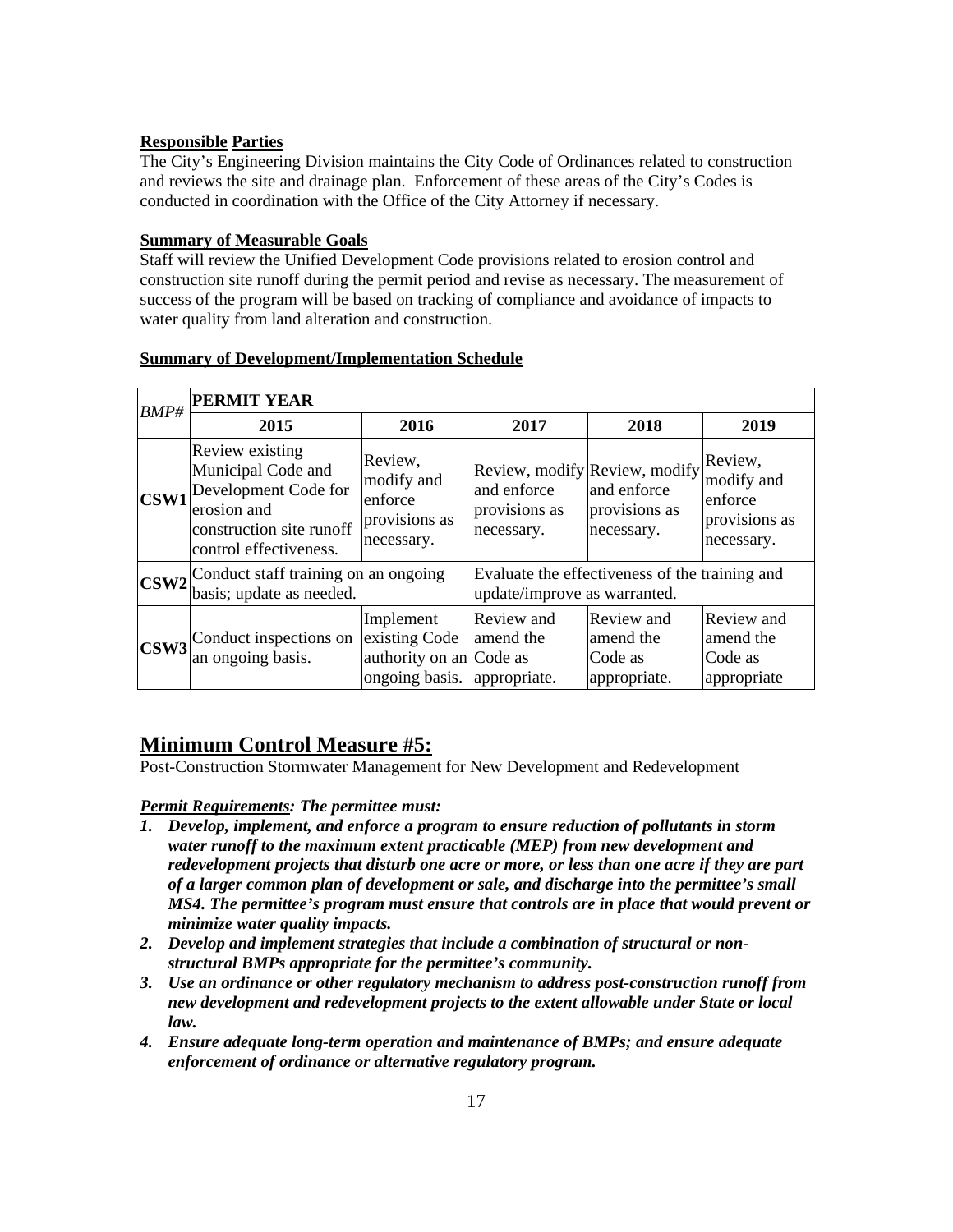## **Applicable City of Fayetteville BMPs**

Development Standards **(DS):** 

**DS1 --** City Code of Ordinances, Engineering Drainage Criteria Manual

**DS2** -- Post Construction Stormwater System Maintenance Inspections and Compliance

**DS3 --** Reinforce Low Impact Development (LID) technical guidance

#### **Rationale**

The City selected the above BMPs to meet the post-construction Minimum Control Measure requirements. The City Code of Ordinances requires that new development projects do not exceed pre-development peak to reduce the impacts associated with stormwater runoff generated at the site. BMP DS1 provides for maintenance of the appropriate Code of ordinances and the more specific design requirements included in the Drainage Criteria Manual, and sets forth a goal that pollutants from stormwater runoff from new development are reduced to the maximum extent practicable, in partial compliance with the requirements of this Minimum Control Measure. The 2014 Drainage Criteria Manual (DCM) also sets more specific goals such as 80% total suspended solids (TSS) removal through the use of the Water Quality Volume concept. This concept promotes pollutant removal through the encouragement of natural area preservation and the use of LID or more traditional methods stormwater quality measures such as retention basins. Larger storm events will typically be handled through more traditional methods such as detention/retention basins with outfall structures to reduce peak flows. Extended detention is also a requirement of qualifying projects and is referred to as the Channel Protection Volume within the 2014 DCM. The 2014 DCM will apply to all applicable new developments moving forward and any qualifying redevelopments.

BMP DS2 and DS3 are also addressed in the City of Fayetteville 2014 DCM. As stated previously, the DCM requires that all qualifying developments maintain a TSS removal goal of 80% by utilizing various methods. However, the preferred methods outlined are through the use of natural area preservation and Low Impact Development (LID). The 2014 DCM sets forth the criteria by which LID features are to be designed moving forward in order to meet the City's water quality goals.

Along with the goals for pollutant removal, the 2014 DCM sets forth guidelines for an operation and maintenance plan to be executed by the appropriate "financially responsible party" prior to final acceptance of a development. This will help to ensure the continued operation and maintenance of the features installed to protect water quality and continued compliance with the MS4 program.

#### **Responsible Parties**

The City's Development Services is responsible for implementing these BMPs

## **Summary of Measurable Goals**

The regulatory framework for control of post-construction stormwater runoff is contained in the City's Code of Ordinances, the Drainage Criteria Manual. This framework will be refined and expanded as needed to improve the City's capability to achieve reductions in stormwater pollution from new developments.

#### **Summary of Development/Implementation Schedule**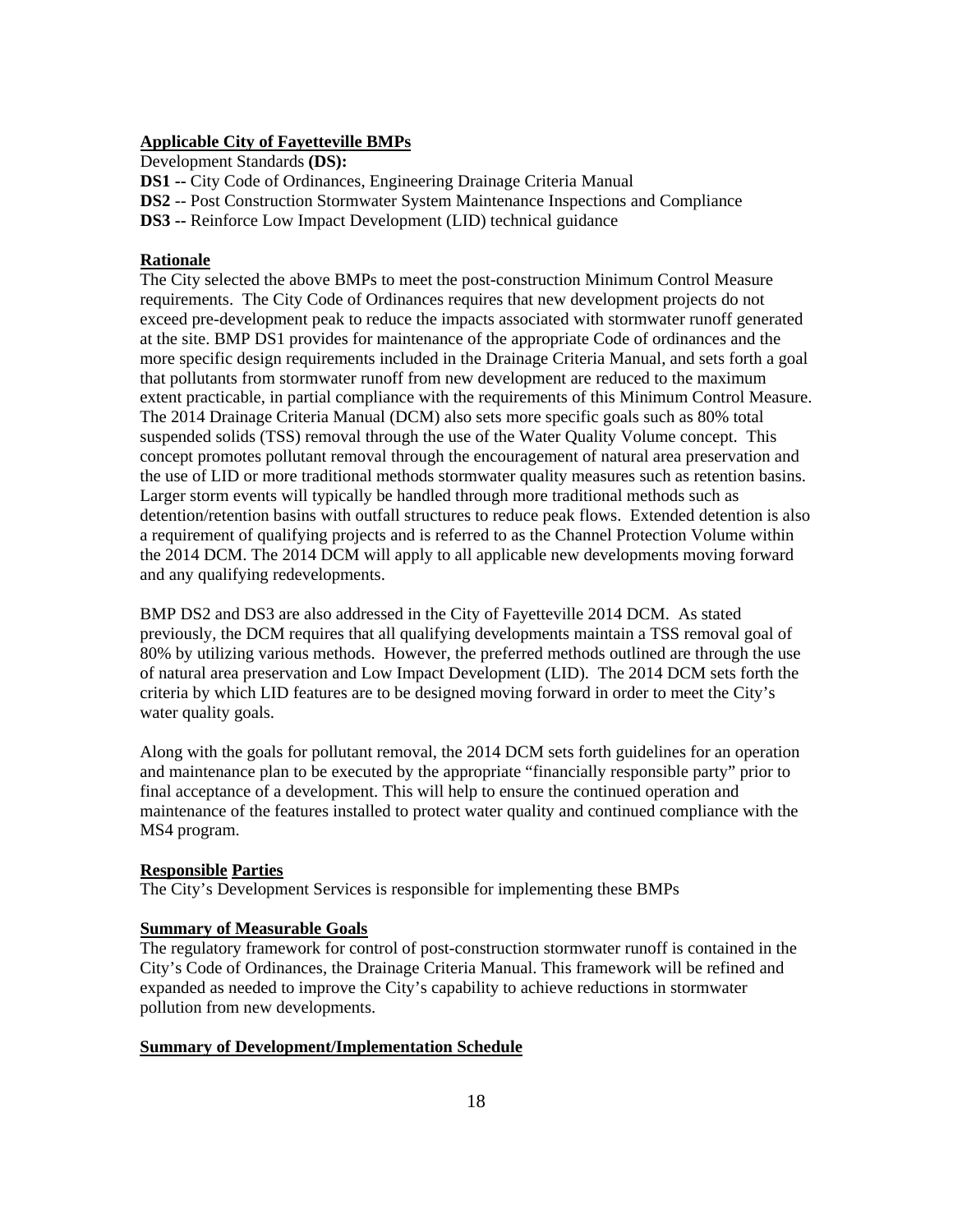| <b>BMP#</b>     | <b>PERMIT YEAR</b>                                                                                                                         |                                                                                                                                        |                                                                                                                                        |                                                                                                                                               |                                                                                                                                                                                                                                               |
|-----------------|--------------------------------------------------------------------------------------------------------------------------------------------|----------------------------------------------------------------------------------------------------------------------------------------|----------------------------------------------------------------------------------------------------------------------------------------|-----------------------------------------------------------------------------------------------------------------------------------------------|-----------------------------------------------------------------------------------------------------------------------------------------------------------------------------------------------------------------------------------------------|
|                 | 2015                                                                                                                                       | 2016                                                                                                                                   | 2017                                                                                                                                   | 2018                                                                                                                                          | 2019                                                                                                                                                                                                                                          |
|                 | Continue<br>enforcing existing                                                                                                             | Continue<br>enforcing existing                                                                                                         | Continue<br>enforcing existing                                                                                                         | Continue<br>enforcing existing                                                                                                                | Continue<br>enforcing existing                                                                                                                                                                                                                |
|                 | Codes/ Drainage                                                                                                                            | Codes/ Drainage                                                                                                                        | Codes/ Drainage                                                                                                                        | Codes/ Drainage                                                                                                                               | Codes/ Drainage                                                                                                                                                                                                                               |
| DS1             | Manual and<br>monitor/analyze<br>effectiveness at<br>achieving BMPs<br>that comply with<br>MEP requirement<br>and update as<br>needed.     | Manual and<br>monitor/analyze<br>effectiveness at<br>achieving BMPs<br>that comply with<br>MEP requirement<br>and update as<br>needed. | Manual and<br>monitor/analyze<br>effectiveness at<br>achieving BMPs<br>that comply with<br>MEP requirement<br>and update as<br>needed. | Manual and<br>monitor/analyze<br>effectiveness at<br>achieving BMPs<br>that comply with<br><b>MEP</b> requirement<br>and update as<br>needed. | Manual and<br>monitor/analyze<br>effectiveness at<br>achieving BMPs<br>that comply with<br>pollutant reduction pollutant reduction pollutant reduction pollutant reduction pollutant reduction<br>MEP requirement<br>and update as<br>needed. |
| DS <sub>2</sub> | Maintain inspection and compliance activities and monitor/analyze program effectiveness and<br>success/failure of BMPs observed over time. |                                                                                                                                        |                                                                                                                                        |                                                                                                                                               |                                                                                                                                                                                                                                               |
| DS3             | Reinforce Low Impact Development (LID) technical guidance as necessary                                                                     |                                                                                                                                        |                                                                                                                                        |                                                                                                                                               |                                                                                                                                                                                                                                               |

# **Minimum Control Measure #6:**

Pollution Prevention in Municipal Operations

## *Permit Requirements: The permittee must:*

*Develop and implement an operation and maintenance program that includes a training component and has the ultimate goal of preventing or reducing pollutant runoff from municipal operations; and* 

*Using training materials that are available from the ADEQ, EPA, or other organizations, the permittee's program must include employee training to prevent and reduce stormwater pollution from activities including, but not limited to, park and open space maintenance, fleet and building maintenance, new municipal facility construction and related land disturbances, design and construction of street and storm drain systems, and stormwater system maintenance.* 

## **Applicable City of Fayetteville BMPs**

Operation and Maintenance **(OM):** 

- **OM1 --** Operation and maintenance program that includes a training component
- **OM2** Training Program
- **OM3 --** Pollution Control Manuals for City Operations
- **OM4 --** Stormwater Quality Technology Pilot Program
- **OM5 --** Street Sweeping for Stormwater Pollution Control

## **Rationale**

The City selected the above BMPs to address Minimum Control Measure #6 - Pollution Prevention in Municipal Operations. As part of the contract with Northwest Arkansas Regional Planning and the University of Arkansas Cooperative Extension Service, Cooperative Extension service employees will provide training at least once a year to MS4s to address both OM1 and OM2. The training will use materials provided by ExCal Visuals and others that include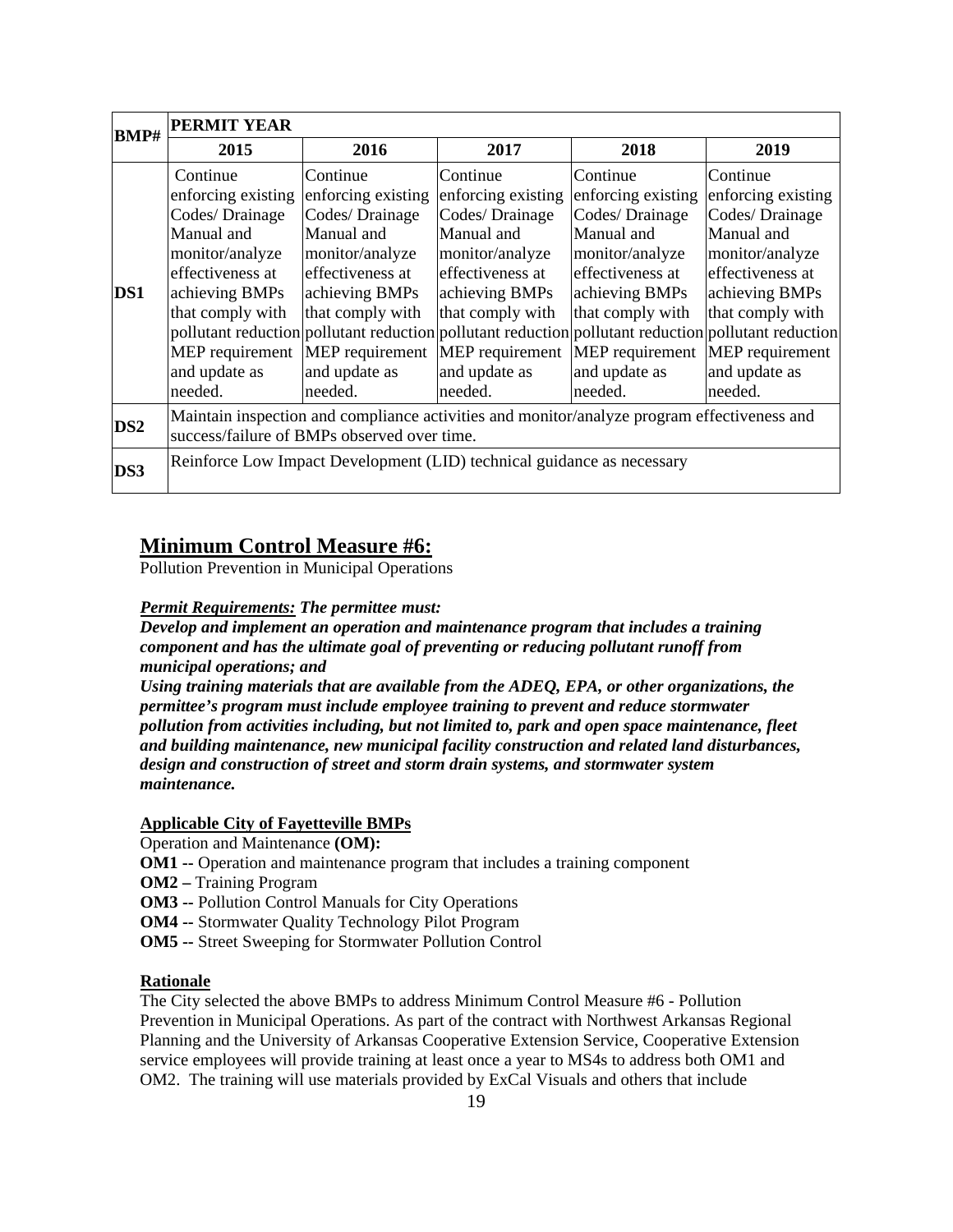information on construction sites, park & open space maintenance, and fleet & building maintenance. Jurisdictional-specific ordinances, policies, and mandates will also be addressed during these trainings and specific system maintenance as departmentally appropriate. Training will stress how the employees are the "eye and ears" of the city and that they should learn to recognize signs of illicit discharge and how to properly report these instances. Recommendations from the employees are also addressed during the regional stormwater compliance committee' monthly meetings, and these recommendations help to shape the educational outreach messages.

The goal of BMP OM3 is to reduce the potential for contaminants to enter the storm sewer system from municipal operations. This includes and pollutants such as floatable, oils, grease, hydraulic fluids, nutrients, etc… In order to accomplish this goal, the SWMP includes:

- Development and implementation of pollution control manuals or procedures for the appropriate City department/divisions.
- Continue scheduled evaluations of City practices, such as those associated with the Transportation, Parks and Recreation, Recycling and Trash Collection and Water and Sewer Departments activities.

A City Pollution Control Manual for Routine Maintenance Activities will be developed with the intent to meet requirements 1 and 2 above, along with other Federal regulatory programs. Further evaluation of other City Departments' activities with potential to impact stormwater will also be included in BMP OM3. The Pollution Control Manual will be developed and adapted to improve maintenance operations as appropriate. Training on the practices outlined in the City's Pollution Control Manual for Routine Maintenance Activities, which addresses requirement ii of this Minimum Control Measure, is covered under BMP OM1

BMP OM4 includes pilot testing of stormwater quality technologies that meet pollution reduction objectives. Each of the BMPs aims to prevent or reduce pollutants contained in urban stormwater runoff from municipal operations and will be considered for implementation as opportunities develop.

BMP OM5 addresses street sweeping as a pollution control practice, and includes an assessment and evaluation of existing practices and implementing improved practices as appropriate. This also includes the disposal of any waste generated from street sweeping or other maintenance activities in accordance with local, State and Federal Regulations. Specific areas of disposal will be further described within the Stormwater Pollution Control Plan (SPCP) for the appropriate City departments/divisions.

## **Responsible Departments**

- o Development Services
- o University of Arkansas Cooperative Extension
- o Transportation
- o Parks and Recreation
- o Recycling and Trash Collection
- o Water and Sewer Operations

## **Summary of Development/Implementation Schedule**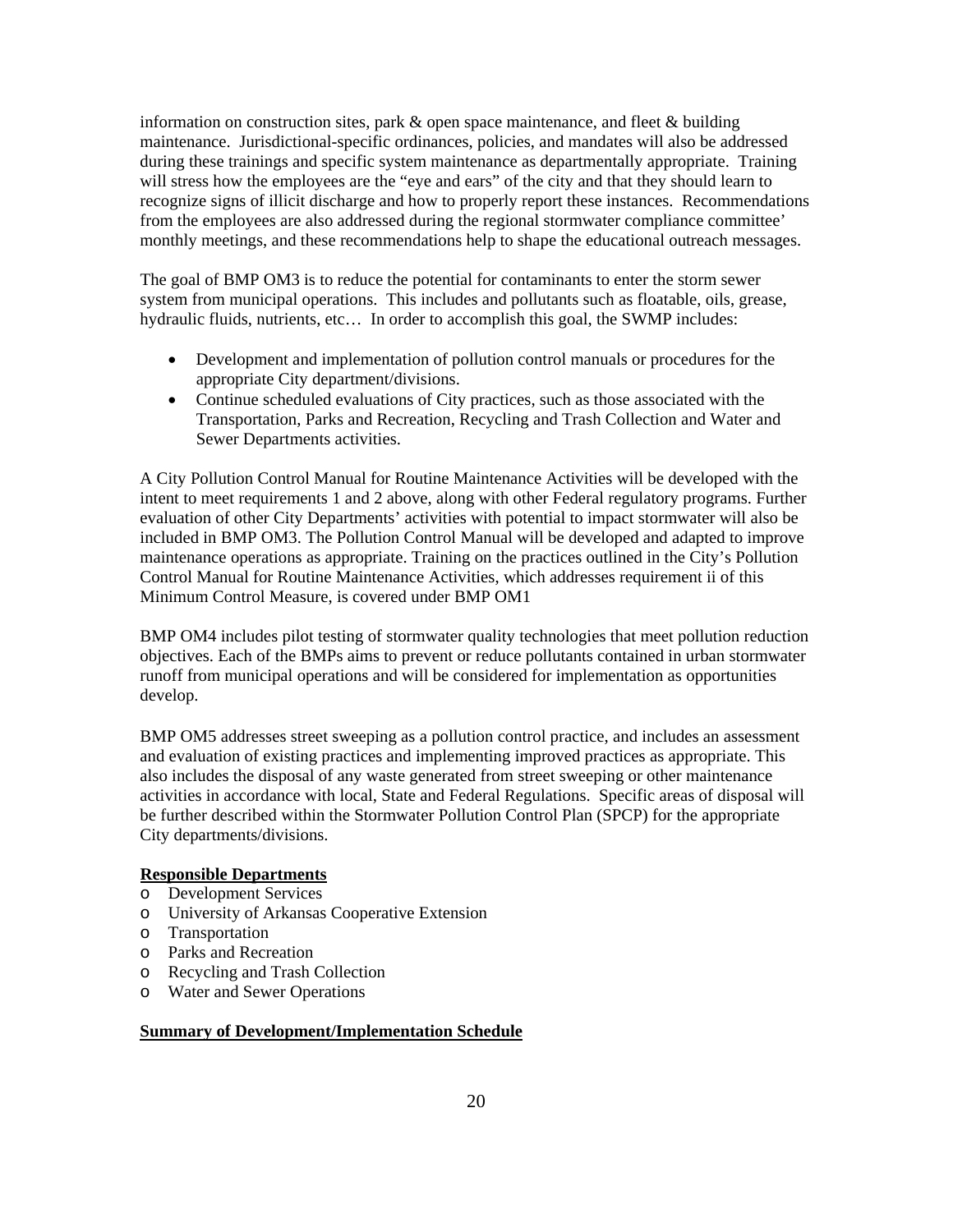| <b>BMP#</b>     | PERMIT YEAR                                                                                                        |                                                                                  |      |      |      |  |  |  |
|-----------------|--------------------------------------------------------------------------------------------------------------------|----------------------------------------------------------------------------------|------|------|------|--|--|--|
|                 | 2015                                                                                                               | 2016                                                                             | 2017 | 2018 | 2019 |  |  |  |
| OM <sub>1</sub> | Review and update materials as needed                                                                              |                                                                                  |      |      |      |  |  |  |
| OM <sub>2</sub> | Conduct annual training for employees.                                                                             |                                                                                  |      |      |      |  |  |  |
| OM <sub>3</sub> | Develop and<br>implement of the<br><b>Pollution Control</b><br>Manual for<br>Routine<br>Maintenance<br>Activities. | Review and update Pollution Control Plan and conduct training as<br>appropriate. |      |      |      |  |  |  |
| OM <sub>4</sub> | Conduct pilot testing of stormwater quality technologies on an ongoing basis where opportunities<br>exist.         |                                                                                  |      |      |      |  |  |  |
| OM <sub>5</sub> | Develop<br>Stormwater<br><b>Pollution Control</b><br>Plan (SPCP) and<br>train staff.                               | Review and update SPCP as necessary.                                             |      |      |      |  |  |  |
| OM <sub>6</sub> | Maintain street sweeping program.                                                                                  |                                                                                  |      |      |      |  |  |  |

# **E. Additional Considerations/Information**

## **1. Construction Stormwater Measures**

All construction plans that are submitted for City approval will be reviewed for compliance with the City of Fayetteville Stormwater Management, Drainage and Erosion Control Ordinance. Plans reviewed will be required to have Best Management Practices (BMPs) that will reduce erosion and sediment in storm water runoff. The site plan will indicate where BMPs will be installed, including details that indicate the correct way to install each practice. The permittee is responsible for the Storm Water Pollution Prevention Plan (SWPPP) and the Notice of Intent (NOI) if required from the Arkansas Department of Environmental Quality (ADEQ).

The City of Fayetteville requires that a Pre-Construction Conference be held with the City prior to the start of all land disturbing activities for the construction of new utilities, industrial, commercial or institutional facilities, multi-family residential units and residential subdivisions. In order to schedule a Pre-Construction conference, several documents must be provided:

- *Erosion Control Site Plan:* Drawings identifying the placement of all planned BMP's with installation instructions & details including the Stormwater Pollution Prevention Plan.
- *Staff Approval of Construction Plans*

In addition, prior to issuance of a grading permit, the BMPs must be inspected for proper placement and installation.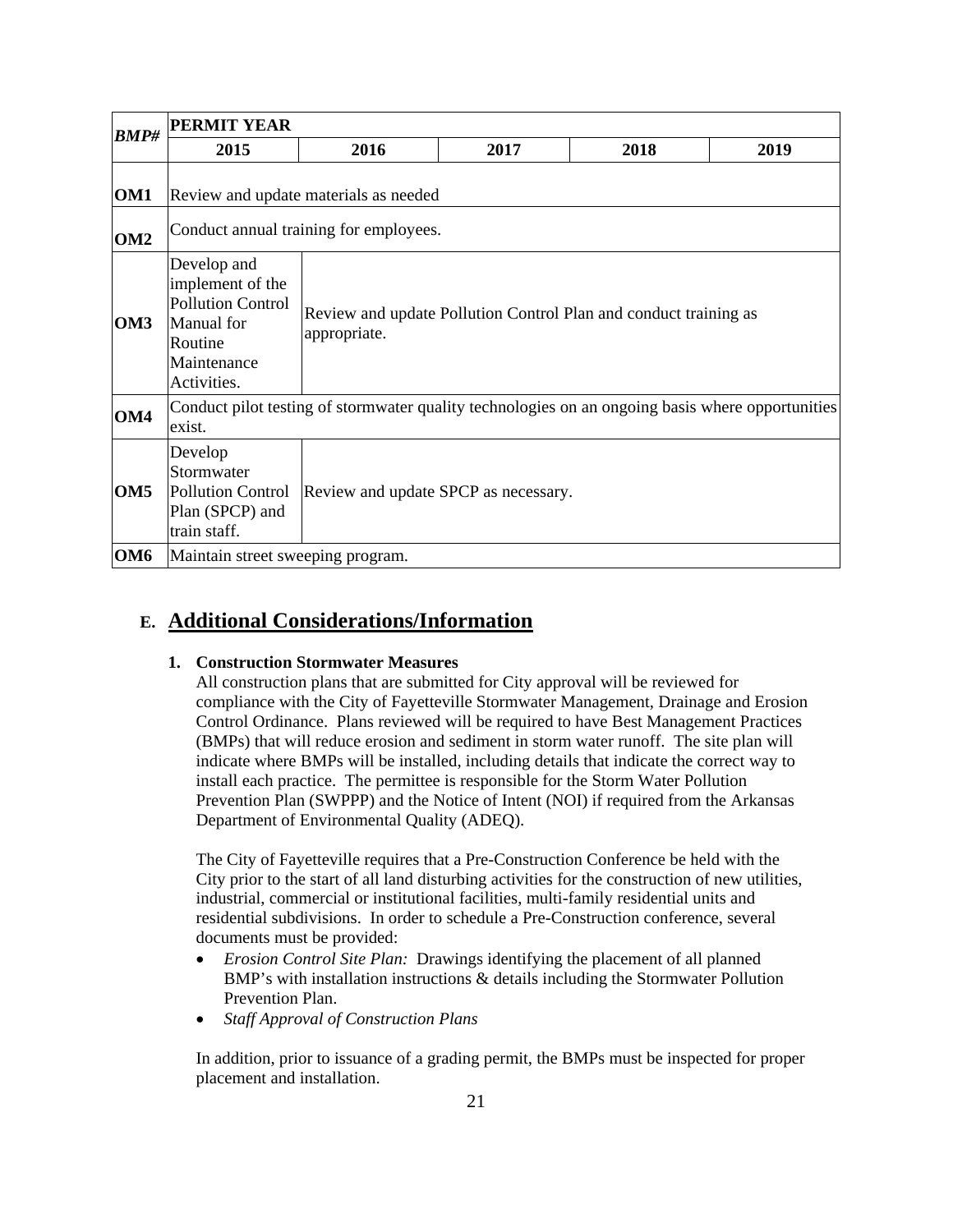During the construction phase of a project, the City of Fayetteville Public Works Inspector will have access to the site and its records for discussion with the owner/operator or designer. Each site will be inspected at least on a monthly basis. Priority sites are sites with previous deficiencies and sites with challenging features such as steep slopes. If deficiencies exist, the permittee will be instructed to correct the issue immediately. Upon the next inspection, if deficiencies have not been corrected, a Notice of Violation (NOV) may be issued to the owner/operator. If a site remains deficient the Inspector will continue enforcement procedures as outlined in the City of Fayetteville's Code of Ordinances.

As the project is completed, permittees will request a Final Site Inspection from the City of Fayetteville. The public works inspectors will inspect the permitted site to ensure that vegetation is established or that seeding of the disturbed area is complete and BMP's are still in place until vegetation is established. If the permittee filed an NOI with the ADEQ, it is the permittee's responsibility to fill out a Notice of Termination (NOT). The following conditions must be met before a NOT can be filled:

- The site has been stabilized with a vegetative density in accordance with the permit,
- All storm water discharges from construction activities have been eliminated,
- A transfer of owner/operations; operator is no longer in charge of the site and a transfer of coverage to a different operator has been received.

If the drainage ways or detention ponds do not have vegetation established at the time of inspection, or the seeding and erosion control has not occurred, the site will not pass inspection. Therefore the Certificate of Occupancy will not be issued, or the Final Plat will not be issued (subdivisions). The filling of the NOT is the responsibility of the permittee.

#### Municipal Construction Permits

The City of Fayetteville is the "owner" of any City project. The contractor will have "daily operational control" of each project and therefore manage the installation and maintenance of erosion controls. The Fayetteville Inspector will regularly inspect each project until completion.

Annual reviews and updates as required may be made to City ordinances and the SWMP to include criteria and procedures for determining and enforcing requirements for structural and non-structural controls on new and significant redevelopment and reconstruction of roads and highways.

The City of Fayetteville will review the BMP's during the site plan review. The City is always open to new and innovative devices that will accomplish the goals in this SWMP.

#### **2. Pesticides, Herbicide and Fertilizer Application Program**

Before a pesticide can be sold in Arkansas, it must first be registered with the Plant Board in accordance with the Arkansas Pesticide Control Act and Regulations. This allows the Plant Board to confirm that the product meets all State and Federal requirements to provide for both human and environmental protection. Each year the Pesticide Division registers approximately 10,000 pesticides for use in the State.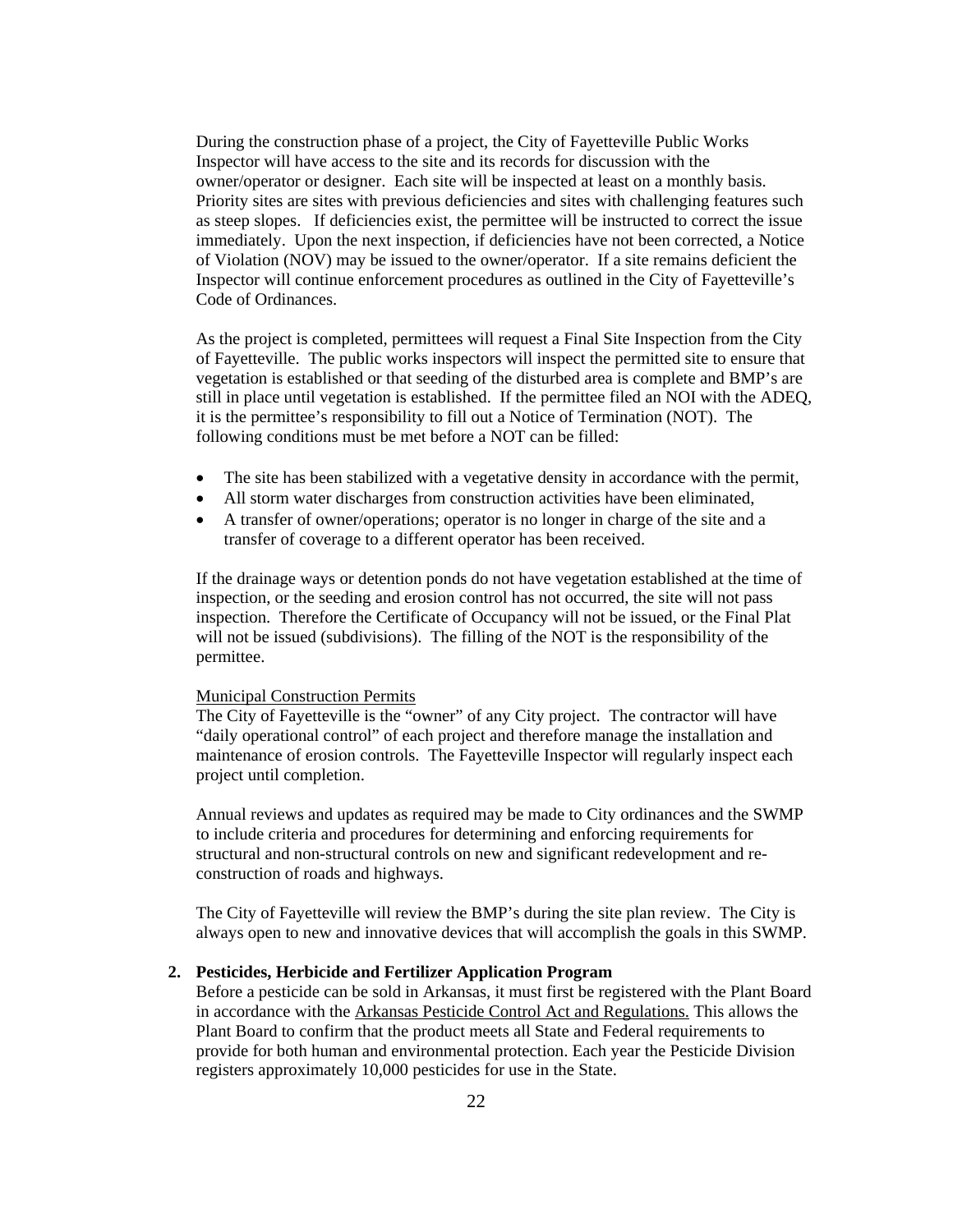Both "users" and "applicators" of restricted use pesticides must be trained in the proper handling of such pesticides and then licensed by the Plant Board in accordance with the Arkansas Pesticide Use and Application Act and Regulations. Those applicators that will apply pesticides commercially must also be tested before a license can be issued. Each year the Pesticide Division issues approximately 15,000 Private Applicator Licenses, 900 Commercial Applicator Licenses, 2000 Non-Commercial Applicator Licenses, 500 Commercial Firm Licenses (ground and air), and 250 Custom Applicator Licenses.

The division also takes its responsibility for taking enforcement action against those persons who fail to comply with the laws and regulations very seriously. Enforcement actions are taken in a fair and equitable fashion as outlined by the Division's Enforcement Response Regulations. Penalties can range from a warning letter to a monetary assessment of up to \$1000 and license revocation.

Please visit the Arkansas plant board site www.plantboard.org.

The Parks and Recreation Department applies fertilizer to all athletic fields and the sod farm which totals about 37 acres of Bermuda turf. Fertilizer application is based on soil test recommendations for warm season turf grass (Bermuda). Soil is sampled annually, typically in early spring. Phosphorus applications are avoided unless soil tests indicate a deficiency in phosphorus. When soil tests indicate phosphorus fertilizer is needed, the state recommended protective rate for grasses is applied. Nitrogen is typically applied at a rate of 1 pound of nitrogen per 1000 square feet every 6 weeks during the growing season. Potassium and lime are applied as needed. The parks department core aerifies, verticuts, and top dresses their fields a couple of times a year. They bag and remove clippings when clippings are excessive and accumulate on the mowed turf.

A few parks have irrigated areas that are occasionally fertilized when time and budget permit. However, as a general practice, fertilizer is only applied routinely to the athletic fields and sod farm.

#### **3. Spills Response Program**

Any spill in the City of Fayetteville are handled by the City of Fayetteville Fire Department or the Washington County Emergency Response.

## **4. Flood Management Projects**

The City is tasked with monitoring and maintaining the MS4 system as required. This generally includes cleaning inlets, storm pipes and channels as well as repairs to older portions of the system. However, maintenance of the overall drainage system is a partnership between private development and the City. Most of the flood control facilities such as detention basins are privately owned. The City does retain the ability to enter the facilities and perform routine maintenance if the owner fails to do so and the failure is a threat to life or property. Maintenance of detention facilities is divided into two components. The first is long-term maintenance that involves removal of sediment from the basin and outlet control structure. Maintenance to an outlet structure is likely minimal due to the initial design of permanent concrete or pipe structures.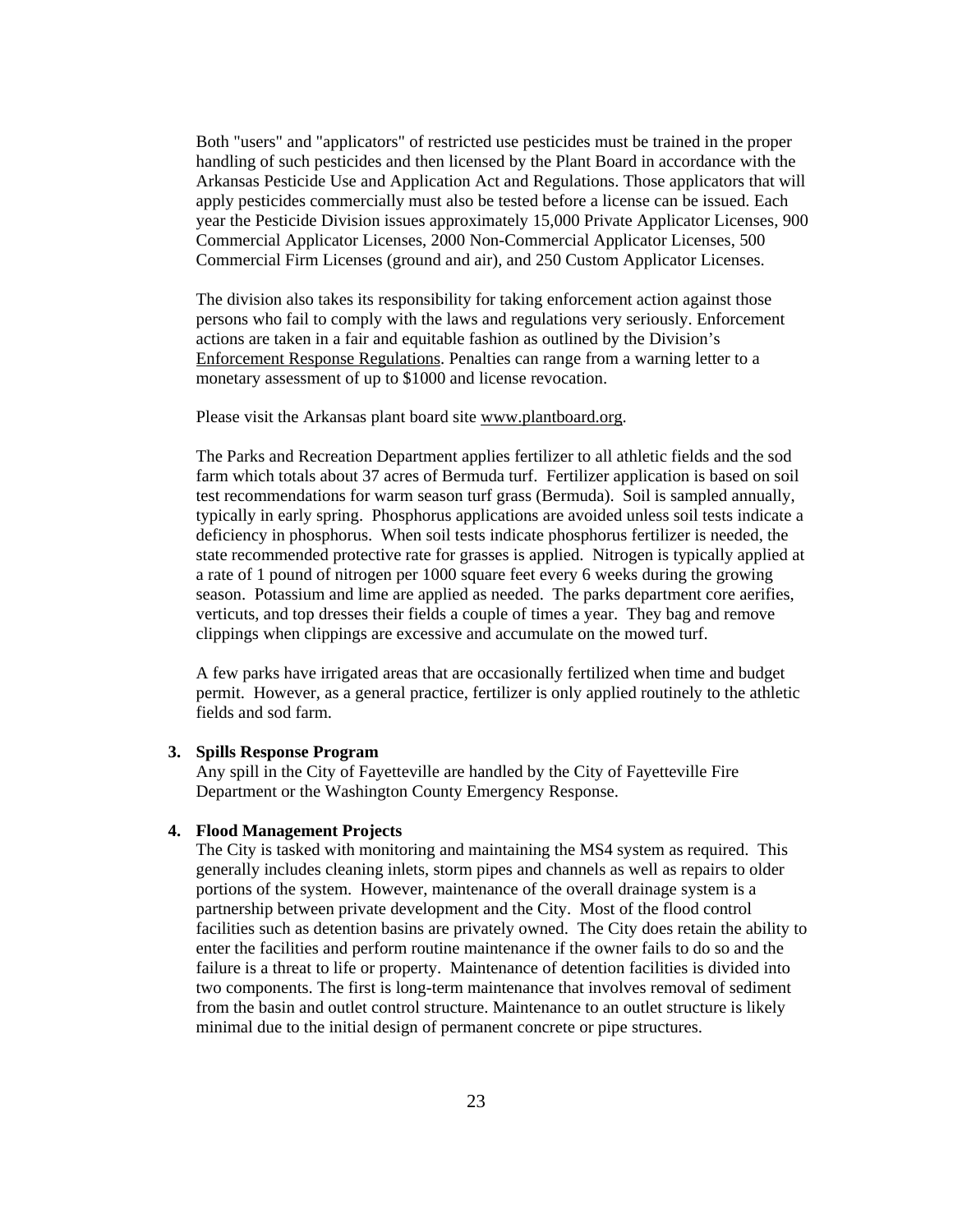Short‐term maintenance or annual maintenance is the second component and is the responsibility of the Developer, owner or property owners association (POA). The items considered short‐term maintenance are as follows:

- 1.Minor dirt and mud removal.
- 2.Outlet cleaning
- 3.Mowing
- 4.Herbicide spraying (in strict conformance with state and federal law) 5.Liter control

Alteration of the approved drainage system is generally not allowed without City approval. The owner must also certify that the system is completed per the approved plans and specifications as well as provide as-built drawings for City records.

New detention facilities will be required to abide by the 2014 Drainage Criteria Manual (DCM). As previously discussed, these facilities will include water quality components, downstream channel protection components as well as flood control components. Continued maintenance for these facilities will be the responsibility of the Developer, owner or property owners association in conjunction with the approved operation and maintenance manual. Along with the new basins, the City continues to seek opportunities to retrofit existing facilities for water quality as the circumstance and funding allow.

# **F. Supporting Departments and Resources**

#### **Fire Department**

Spill prevention and response is a requirement in Fayetteville's MS4 permit ARR150000. The City of Fayetteville Fire Department HAZMAT Unit works to prevent, contain and respond to spills that have a potential to pollute the City's MS4. The spill response program includes a combination of spill response by each permittee and legal requirements for private entities within the permittees municipal jurisdiction.

### **Mayor and City Council**

The Mayor and Fayetteville City Council approve ordinances, changes to ordinances, contracts, fees and annual budgets.

#### **Transportation Division**

The Transportation Division works to sweep the streets, clean and maintain roadside ditches, and clean inlets.

#### **Parks & Recreation Department**

Parks employees maintain all City facilities including landscaped areas where pesticides, herbicides, and fertilizer are used. The Parks Department provides pet waste disposal sites in City parks and along trails.

## **Waste Minimization/Recycling Department**

The Waste Minimization/Recycling Department monitors the Fayetteville Composting Facility to ensure that there is room for the citizens to dispose of accepted materials and that the citizens will have access to the compost and mulch that is produced there.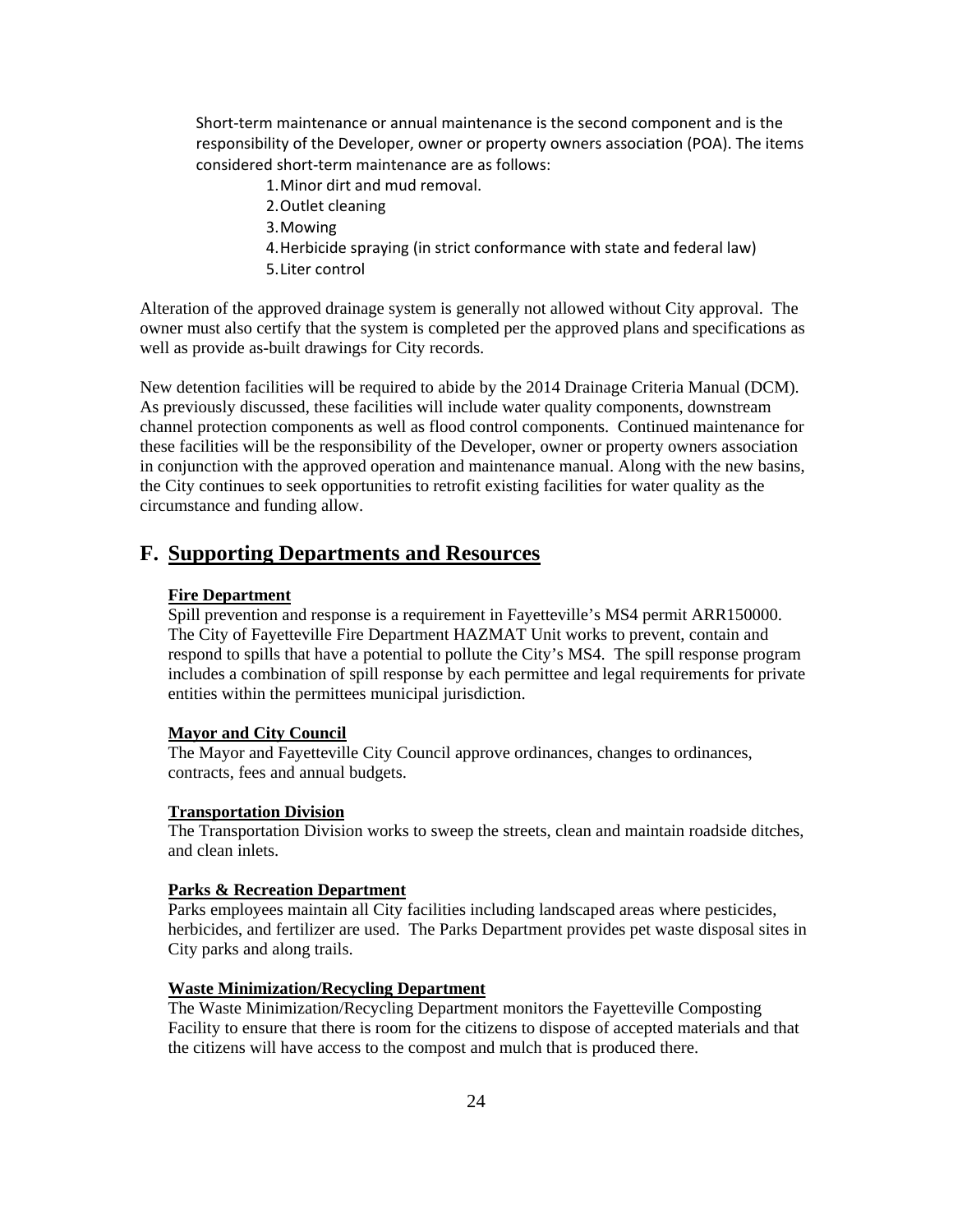#### **Water and Sewer Department**

The Water and Sewer maintenance staff work to eliminate sanitary sewer and water line breaks and overflows and make repairs.

#### **Planning Department**

The Planning Department places a high priority on implementing new and innovative environment friendly development techniques to protect sensitive public and private water supplies.

## **Legal Authority and SWMP Resources**

Each permittee shall ensure legal authority to control discharges to and from those portions of the MS4 over which it has jurisdiction. This legal authority may be a combination of stature, ordinance, permit, contract, order or inter-jurisdictional agreements with permittees with existing legal authority to control contribution of pollutants into the MS4:

- To prohibit discharges into the MS4;
- Control the discharge of spills, dumping or disposal of materials other than storm water into the MS4;
- Compliance with ordinances, permits and orders;
- To carry out inspections, surveillance, enforcement and monitoring procedures necessary to determine compliance with permit conditions.

## City of Fayetteville Unified Development Code

Chapter 153: Enforcement Chapter 158: Bonds & Guarantees (Specifically 158.03 (B)) Chapter 168: Flood Damage Prevention Code Chapter 169: Physical Alteration of Land Chapter 170: Stormwater Management, Drainage, and Erosion Chapter 177: Landscape Regulations (Specifically 177.06 and .07)

# **G. Monitoring**

## Total Maximum Daily Loads (TMDL)

The City of Fayetteville is also in a unique position in that one of our water resources is listed on the States 303d list for impaired waterways. The West Fork of the White River runs through the City and has been assigned a total maximum daily load (TMDL) for turbidity. This engages a portion of the MS4 permit, specifically section 3.4.5, which is designed to improve discharges to waters with approved TMDLs. This also includes evaluation of the waters identified on the 303(d) list including monitoring to determine the effectiveness of the measures to control the discharge of pollutants.

# **H. SWMP Review and Update**

Each permittee shall participate in an annual review of the current SWMP in conjunction with preparation of the annual report required by ADEQ. The SWMP may change during the life of the permit.

# **I. Retention of SWMP Records**